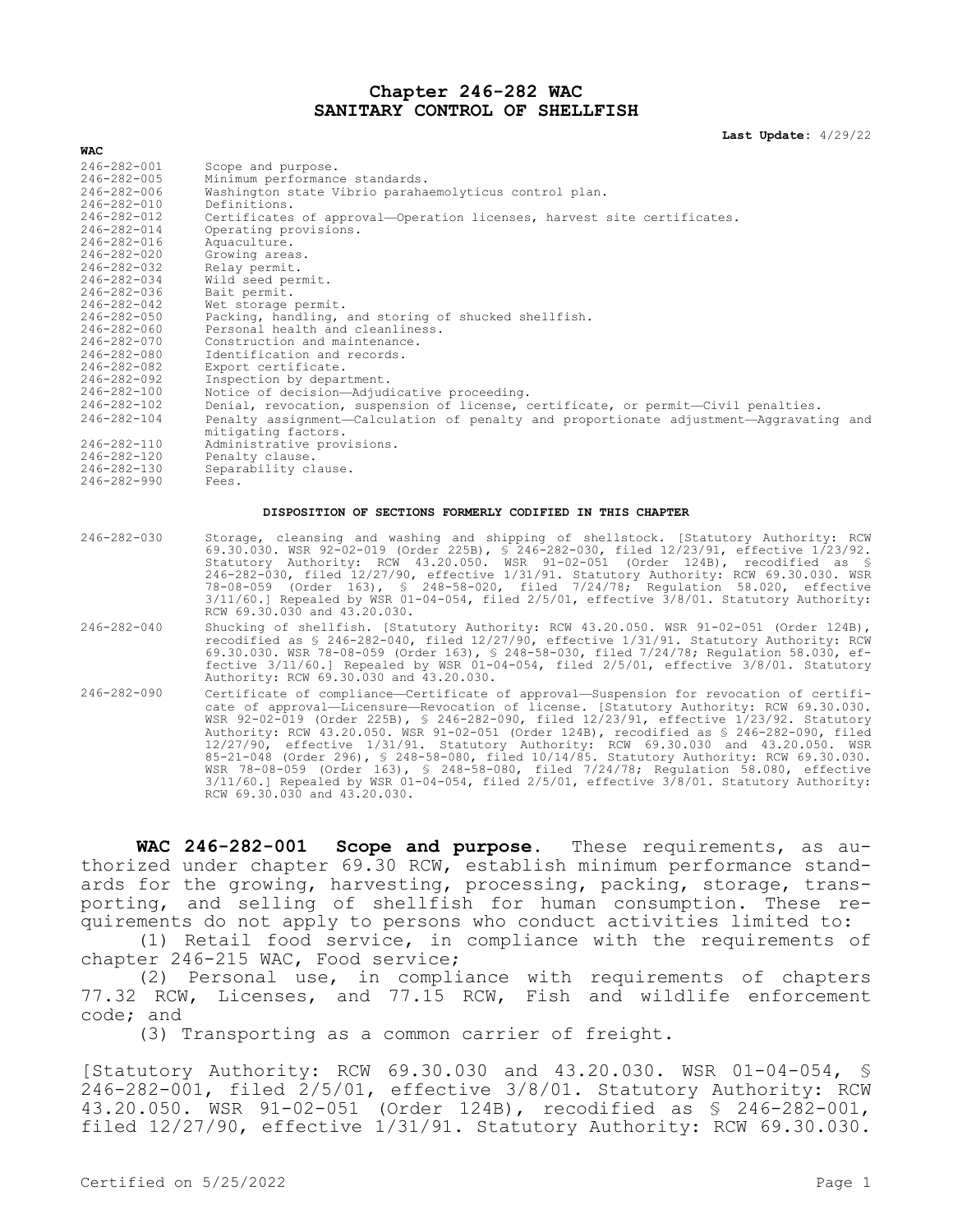WSR 78-08-059 (Order 163), § 248-58-001, filed 7/24/78; Regulation 58.001, effective 3/11/60.]

**WAC 246-282-005 Minimum performance standards.** (1) Any person engaged in a shellfish operation or possessing a commercial quantity of shellfish or any quantity of shellfish for sale for human consumption must comply with and is subject to:

(a) The requirements of the U.S. Food and Drug Administration National Shellfish Sanitation Program (NSSP), Guide for the Control of Molluscan Shellfish (2019) (copies available through the U.S. Food and Drug Administration, Shellfish Sanitation Branch, and the Washington state department of health, office of shellfish and water protection);

(b) The provisions of 21 Code of Federal Regulations (C.F.R.), Part 123 - Fish and Fishery Products, adopted December 18, 1995, by the United States Food and Drug Administration, regarding Hazard Analysis Critical Control Point (HACCP) plans (copies available through the U.S. Food and Drug Administration, Office of Seafood, and the Washington state department of health, office of food safety and shellfish programs); and

(c) All other provisions of this chapter.

(2) If a requirement of the NSSP Model Ordinance or a provision of 21 C.F.R., Part 123, is inconsistent with a provision otherwise established under this chapter or other state law or rule, then the more stringent provision, as determined by the department, will apply.

[Statutory Authority: RCW 96.30.030 [69.30.030]. WSR 21-14-019, § 246-282-005, filed 6/28/21, effective 7/29/21; WSR 19-14-094, § 246-282-005, filed 7/1/19, effective 8/1/19; WSR 17-12-047, § 246-282-005, filed 6/1/17, effective 7/2/17. Statutory Authority: RCW 60.30.030 [69.30.030]. WSR 15-04-049, § 246-282-005, filed 1/29/15, effective 1/29/15. Statutory Authority: RCW 60.30.030 [69.30.030]. WSR 14-09-003, § 246-282-005, filed 4/3/14, effective 5/4/14; WSR 14-01-002, § 246-282-005, filed 12/4/13, effective 1/4/14; WSR 11-17-104, § 246-282-005, filed 8/22/11, effective 9/22/11; WSR 09-08-116, § 246-282-005, filed 3/31/09, effective 5/1/09; WSR 07-20-014, § 246-282-005, filed 9/20/07, effective 10/21/07; WSR 06-01-055, § 246-282-005, filed 12/16/05, effective 1/16/06. Statutory Authority: RCW 69.30.030 and 43.20.030. WSR 01-04-054, § 246-282-005, filed 2/5/01, effective 3/8/01. Statutory Authority: RCW 69.30.030. WSR 98-18-066, § 246-282-005, filed 8/31/98, effective 10/1/98; WSR 98-03-096, § 246-282-005, filed 1/21/98, effective 2/21/98; WSR<br>96-18-096. § 246-282-005, filed 9/4/96, effective 10/5/96; WSR 96-18-096, § 246-282-005, filed 9/4/96, effective 10/5/96; WSR 94-23-026, § 246-282-005, filed 11/8/94, effective 12/9/94.]

**WAC 246-282-006 Washington state** *Vibrio parahaemolyticus* **control plan.** (1) This section establishes the Washington state *Vibrio parahaemolyticus* control plan (control plan) for the months of May 1st through September 30th (control months). The requirements of this section are an extension of the NSSP Model Ordinance.

(2) All harvesters and shellfish dealers harvesting or delivering oysters to a certified shucker packer for shucking or postharvest processing (PHP) during the control months must label the oysters with a harvest tag stating "For shucking by a certified dealer" or "For PHP by a certified dealer." Oysters harvested and tagged in compliance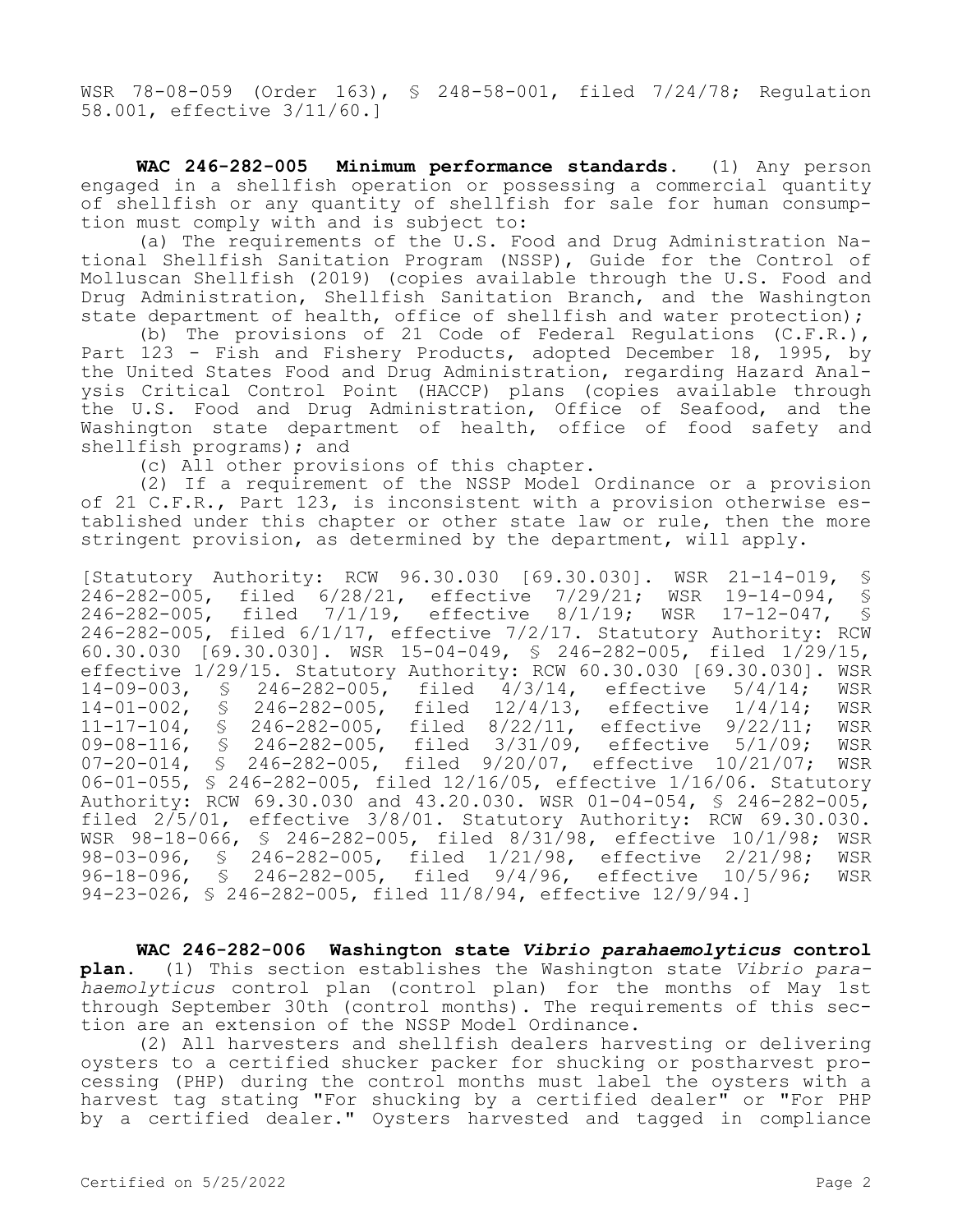with this subsection are exempt from subsections (3) through (20) of this section.

(3) The following definitions apply throughout this section:

(a) "Single-source *Vibrio parahaemolyticus* case" or "case" means a laboratory-confirmed *Vibrio parahaemolyticus*-associated illness or illnesses with a common exposure that are reported to the department. The case must:

(i) Be associated with commercially harvested shellstock;

(ii) Not involve documented postharvest abuse; and

(iii) Be traced back to a single growing area.

(b) "Control months" means May 1st through September 30th.

(c) "Cool" or "cooling" means to:

(i) Adequately ice or place in a controlled environment with a temperature of 45°F (7.2°C) or less; and

(ii) Reach and maintain an internal oyster tissue temperature of 50°F (10°C) or less.

(d) "Harvest temperature" means the water temperature or internal oyster tissue temperature at the time of harvest. The harvester or shellfish dealer shall state whether they use water temperature or internal oyster tissue temperature for harvest temperature in their harvest plan.

(4) All harvesters and shellfish dealers harvesting oysters during the control months shall report the volume of oysters harvested. This information must be reported by month, oyster species, size class, and growing area for all control months. This information must be reported by December 31st each year. Harvesters and shellfish dealers that do not submit this information to the department may not harvest oysters during the control months during the next calendar year.

(5) Harvesters and shellfish dealers harvesting oysters during the control months shall complete, submit to the department, and keep on file a current *Vibrio parahaemolyticus* harvest plan. In order for the department to review the harvest plan prior to May 1st, the harvest plan must be submitted by March 1st each year unless no changes have been made to the existing harvest plan. Harvesters and shellfish dealers shall sign and date their harvest plan each year and make it available to the department upon request.

(6) The harvest plan must:

(a) Describe the harvest, temperature collection, cooling, and conveyance methods.

(b) Include an example of the harvest temperature record designed to meet the requirements in subsection (11) of this section.

(c) Identify if water temperature or internal oyster tissue temperature is used to meet the requirements in subsection (11) of this section and specifically how this measurement will be taken.

(7) The department shall review and either approve or deny the harvest plan within thirty days of receipt. If the department denies approval of the harvest plan, the department shall notify the applicant of the decision in writing stating the reasons for the denial and providing the opportunity to correct the deficiencies. Harvesters and shellfish dealers may not harvest oysters during the control months unless the department has approved the plan.

(8) Time of harvest to cooling requirements and harvest controls are based on a risk categorization of each growing area. The department shall assign each growing area a category of 1, 2, or 3 (where 1 corresponds to the least stringent and 3 the most stringent controls) based on the number of cases that occurred during the previous consec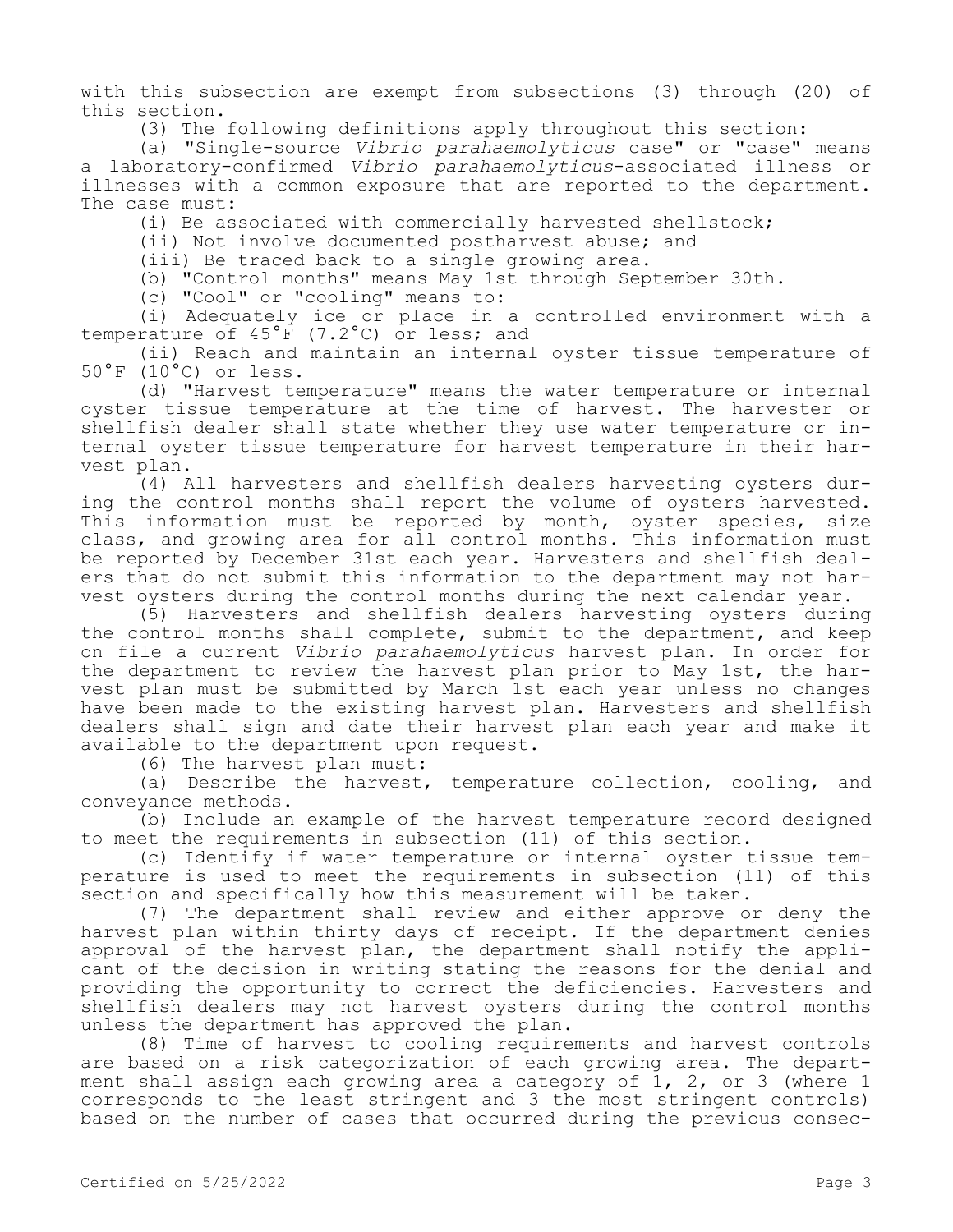utive five-year period within the control months and were attributed to that growing area.

(9) The department shall categorize coastal growing areas in Willapa Bay and Grays Harbor as Category 1 for the first year of implementation attributing no illnesses to these areas for the years 2010 to 2014. For subsequent years, the department shall categorize coastal growing areas based on the criteria in subsection (8) of this section.

(10) The department shall complete risk categorization and publish a list of all growing areas by risk category no later than February 1st annually. The department shall use a rolling five-year average number of cases to calculate risk categories as follows:

(a) Category 1: An average of 0.2 or fewer cases attributed to the growing area over a five-year period.

(b) Category 2: An average of more than 0.2, but less than 1.0 cases attributed to the growing area over a five-year period.

(c) Category 3: An average of 1.0 or more cases attributed to the growing area over a five-year period.

(11) Time of harvest begins after the first oysters to be harvested are exposed to the air. Time of harvest to cooling requirements and harvest controls are as follows:

(a) Category 1:

| <b>Requirements:</b>                                                                                                                                             | <b>Time to Cooling:</b> |
|------------------------------------------------------------------------------------------------------------------------------------------------------------------|-------------------------|
| Except as noted below, the time of<br>harvest to cooling requirement from<br>June 1st through September 30th is:                                                 | 9 hours                 |
| When ambient air temperature at<br>harvest is greater than 90°F, the<br>time of harvest to cooling<br>requirement is:                                            | 7 hours                 |
| When harvest temperature is<br>between $68^{\circ}$ F and $70^{\circ}$ F from July<br>1st through August 31st, the time of<br>harvest to cooling requirement is: | 5 hours                 |
| Harvest Control: From July 1st through August 31st,<br>harvest is not allowed for twenty-four hours when<br>harvest temperature is above 70°F.                   |                         |

## (b) Category 2:

| <b>Requirements:</b>                                                                                                                           | <b>Time to Cooling:</b> |  |
|------------------------------------------------------------------------------------------------------------------------------------------------|-------------------------|--|
| Except as noted below, the time of<br>harvest to cooling requirement from<br>May 1st through September 30th is:                                | 7 hours                 |  |
| When ambient air temperature at<br>harvest is greater than 85°F, the<br>time of harvest to cooling<br>requirement is:                          | 5 hours                 |  |
| When harvest temperature is<br>between 66°F and 68°F from July<br>1st through August 31st, the time of<br>harvest to cooling requirement is:   | 3 hours                 |  |
| Harvest Control: From July 1st through August 31st,<br>harvest is not allowed for twenty-four hours when<br>harvest temperature is above 68°F. |                         |  |

(c) Category 3: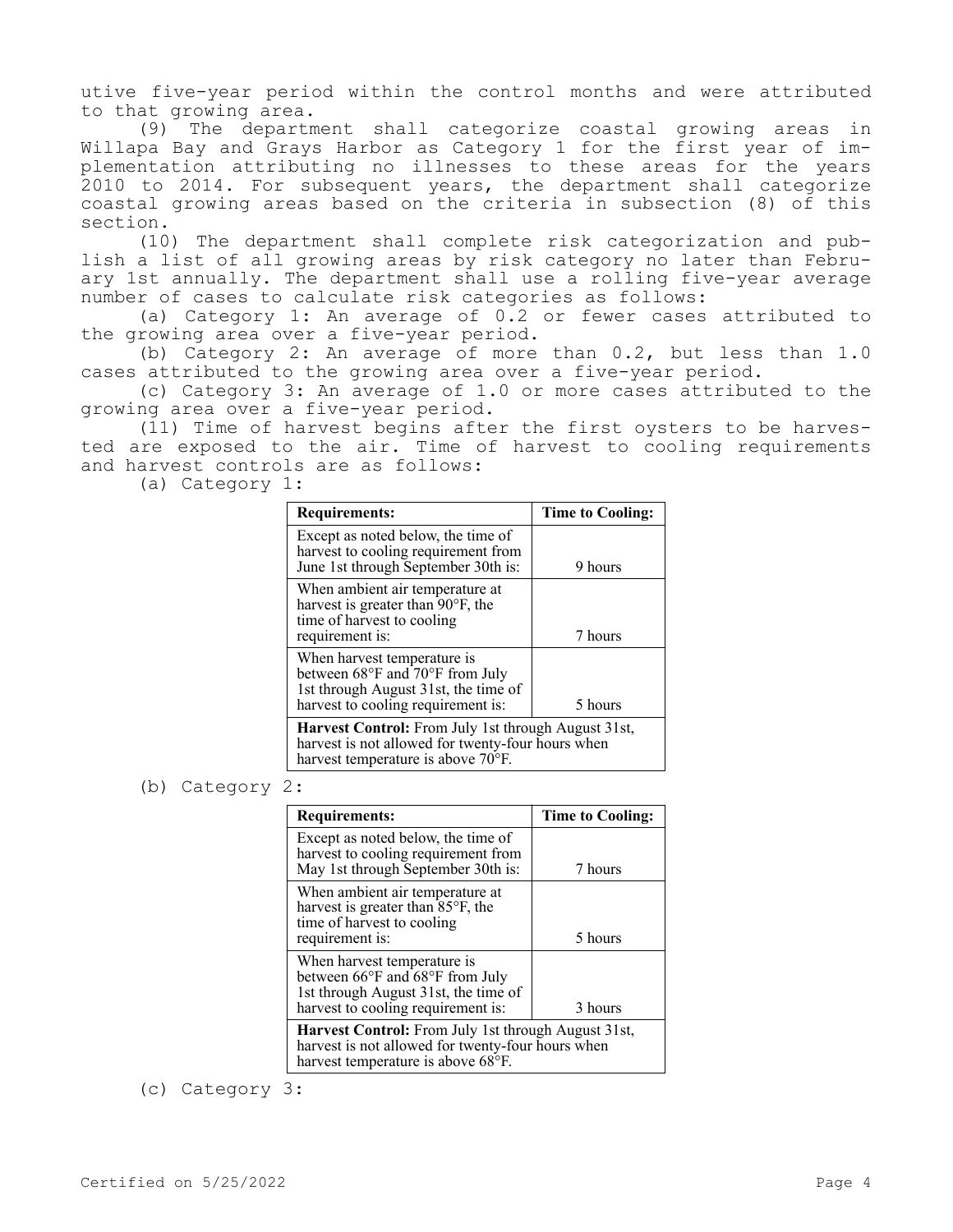| <b>Requirements:</b>                                                                                                                           | Time to Cooling: |  |
|------------------------------------------------------------------------------------------------------------------------------------------------|------------------|--|
| Except as noted below, time of<br>harvest to cooling requirement from<br>May 1st through September 30th is:                                    | 5 hours          |  |
| When ambient air temperature at<br>harvest is greater than 80°F, the<br>time of harvest to cooling<br>requirement is:                          | 3 hours          |  |
| When harvest temperature is<br>between 64°F and 66°F from July<br>1st through August 31st, the time of<br>harvest to cooling requirement is:   | 1 hour           |  |
| Harvest Control: From July 1st through August 31st,<br>harvest is not allowed for twenty-four hours when<br>harvest temperature is above 66°F. |                  |  |

(d) When a harvester or shellfish dealer places oysters in a container or conveyance, but does not remove them from the tide flat as part of their harvest and the harvest exceeds the time to cooling requirements in subsection (11) of this section, then the oysters in the container or conveyance must be covered by the tide for a minimum of four hours before harvest can be completed.

(12) Harvesters and shellfish dealers shall take the following measurements at the times specified below and record this information in a harvest temperature record for each harvest site for all harvests occurring within the control months. Harvesters and shellfish dealers shall take these measurements with a thermometer that is verified weekly using manufacturer specifications or with a method approved in a harvest plan. Thermometer verification must be documented and maintained with operational records. Harvesters and shellfish dealers shall record the following measurements and the date and time they were taken in the record, maintain the record for three years, and make the record available to the department upon request:

(a) Air temperature at time and location of harvest; and

(b) Harvest temperature at time and location of harvest. Harvesters and shellfish dealers using water temperature for harvest temperature shall take water temperature at depth of oysters unless another method is documented in their harvest plan.

(13) Harvesters and shellfish dealers shall initiate cooling as soon as practical from the time of harvest and within the time of harvest to cooling requirements for the growing area where the oysters were harvested to ensure that the maximum number of hours is not exceeded.

(14) If the required time of harvest to cooling requirements are not met after removal from the tide flat, the harvester or shellfish dealer shall dispose of the oysters using one of the methods below and record the disposition on the harvest record:

(a) Destroy the oysters;

(b) Place the oysters within the original growing area or another approved growing area and allow a minimum of fourteen days before reharvesting; or

(c) Deliver the oysters to a certified shucker packer for shucking or PHP and attach a harvest tag meeting the requirements in subsection (2) of this section.

(15) If ownership of oysters is transferred prior to the oysters being cooled in accordance with the time of harvest to cooling requirements, the harvester shall include in the harvest record required under WAC 246-282-080 the: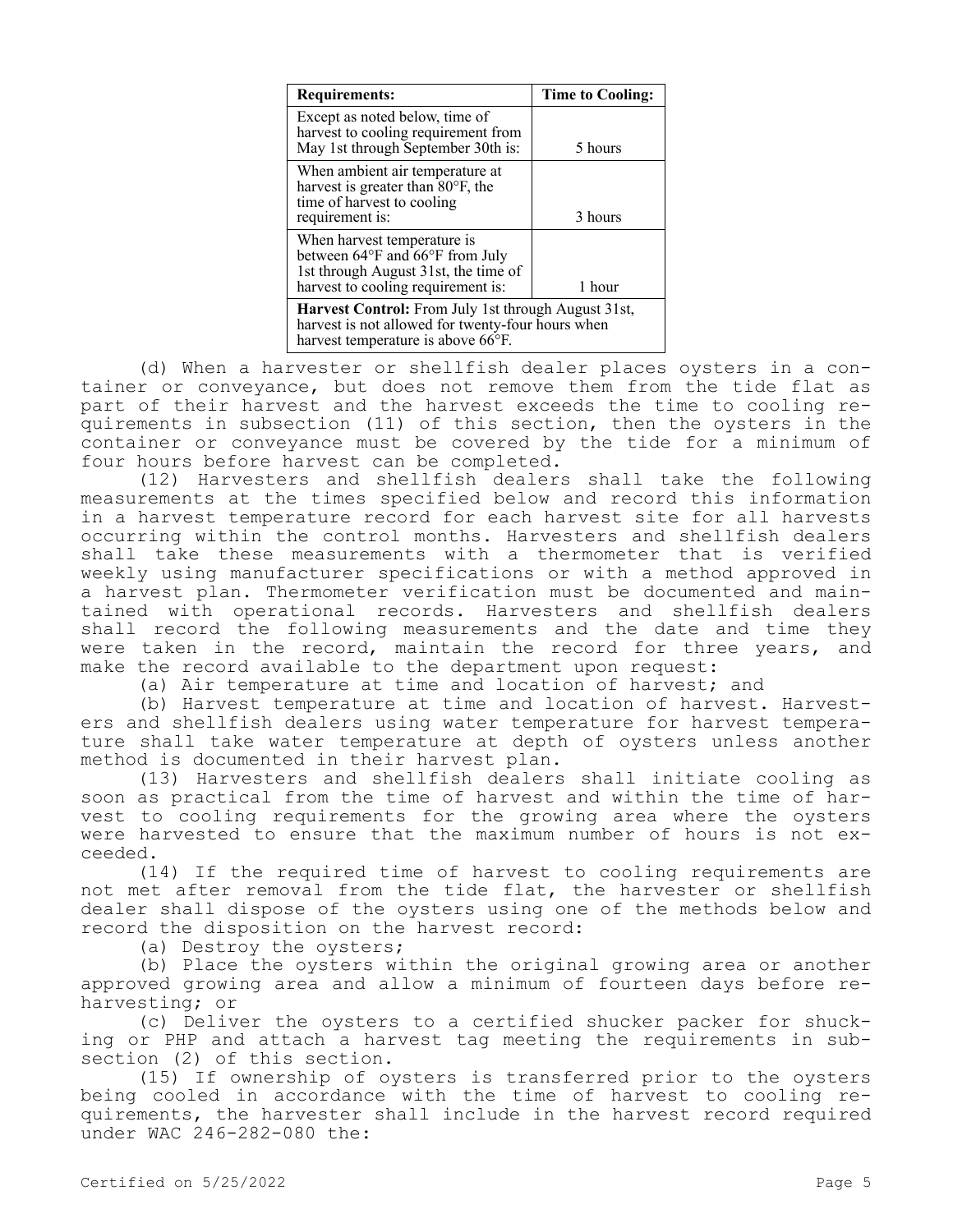(a) Temperatures recorded under subsection (12) of this section;

(b) Date, time, and person or entity to whom the oysters were transferred; and

(c) Growing area risk category for the harvested product.

(d) The receiving shellfish dealer shall meet the time of harvest to cooling requirements for the original harvest time.

(16) *Vibrio parahaemolyticus* training requirements are as follows:

(a) Harvesters and shellfish dealers shall complete an initial department-approved training specific to the requirements of this section prior to harvesting or shipping oysters during the control months.

(b) Harvesters and shellfish dealers shall complete departmentapproved refresher training within one year following any revision of this rule considered significant under RCW 34.05.328 or at least every five years.

(c) Those responsible for the on-site management of harvest activities must be trained by either:

(i) Harvesters and shellfish dealers at their operation who completed the department-approved training; or

(ii) The department.

(d) Harvesters and shellfish dealers shall record those trained in their operational records.

(17) A harvester or shellfish dealer may request a waiver from specific requirements of this section. The request must:

(a) Be in writing;

(b) Identify the requirement requested to be waived;

(c) State the reason for the waiver; and

(d) Provide supporting information.

(18) The department may grant a waiver request if it:

(a) Is consistent with the applicable standards and the intent of this section; and

(b) Provides a comparable level of public health protection to the requirement being waived.

(19) If the department approves a waiver request, the department shall notify the requestor of the decision in writing.

(20) If the department denies a waiver request, the department shall notify the requestor of the decision in writing stating the reasons for the denial. The requestor shall comply with the provision that was the subject of the waiver request.

(21) The department shall review this section to evaluate the effectiveness of the rules and determine areas where revisions may be necessary by November 2017.

[Statutory Authority: Chapter 69.30 RCW. WSR 15-08-083, § 246-282-006, filed 3/31/15, effective 5/1/15. Statutory Authority: RCW 60.30.030 [69.30.030]. WSR 14-09-003, § 246-282-006, filed 4/3/14, effective 5/4/14; WSR 09-08-122, § 246-282-006, filed 4/1/09, effective 5/2/09. Statutory Authority: Chapter 69.30 RCW. WSR 08-11-051, § 246-282-006, filed 5/15/08, effective 5/19/08.]

**WAC 246-282-010 Definitions.** The following definitions, as well as those in the NSSP Model Ordinance, apply in the interpretation and the implementation of these rules and regulations.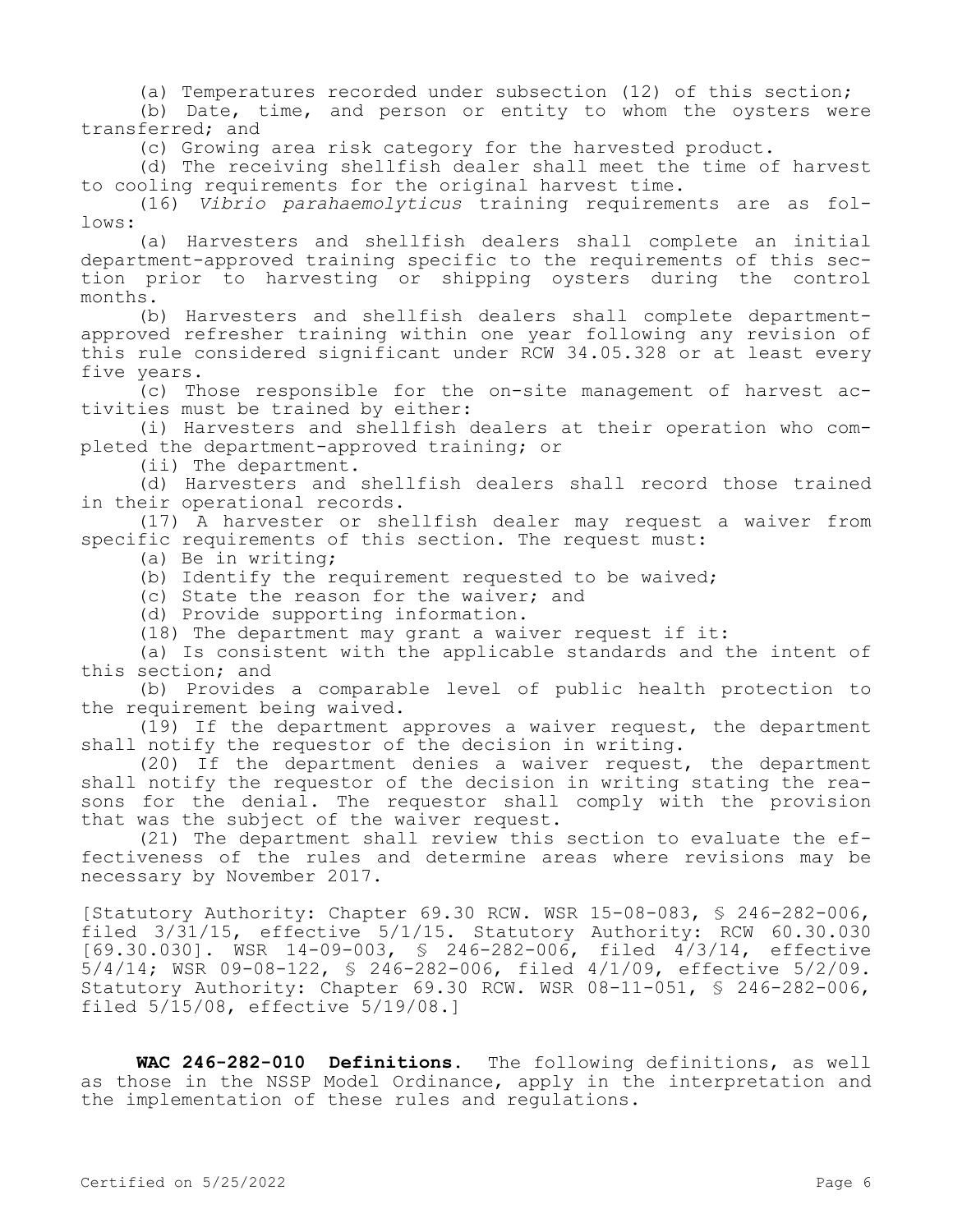(1) "Abatement" means an action or series of actions to eliminate a public health hazard or reduce it to a level acceptable to the secretary.

(2) "Approved" means acceptable to the secretary based on the department's determination as to conformance with appropriate standards and good public health practice.

(3) "Approved laboratory" means a laboratory that is in conformance with requirements of the NSSP Model Ordinance.

(4) "Certificate of approval" means a license issued by the department.

(5) "Civil penalty" means a monetary penalty administratively issued by the secretary. It does not include any criminal penalty; damage assessment; wages, premiums, or taxes owed; or interest or late fees on any existing obligation.

(6) "Commercial quantity" means any quantity exceeding:

- (a) Forty pounds of mussels;
- (b) One hundred oysters;
- (c) Fourteen horse clams;
- (d) Six geoducks; or
- (e) Fifty pounds of other hard or soft shell clams; or
- (f) Fifty pounds of scallops.

(7) "Cultch" means any material, other than live shellfish, used for the attachment of seed shellfish.

(8) "Department" means the state department of health.

(9) "Export certificate" means a certificate issued by the department to a licensed shucker-packer or shellstock shipper for use in the foreign export of a lot or shipment of shellfish.

(10) "Harvest" means the act of removing shellstock from a harvest site and its placement on or in a container for transport.

(11) "Harvester" means a shellfish operation with activities limited to growing shellstock, placing shellstock in a container, harvesting shellstock, transporting shellstock within Washington state, and delivering shellstock to a shellfish dealer licensed by the department within four hours of landing it. A harvester does not process shellfish, ship shellfish outside of Washington state, sell shellfish outside of Washington state, sell shellfish to retail outlets, shuck shellfish, repack shellfish, or store shellfish in any location outside of the approved growing area from where the shellfish is harvested.

(12) "Harvest site" means an area of intertidal or subtidal property within a commercial shellfish growing area, that is described by a unique county parcel number, department of fish and wildlife tract number, department of fish and wildlife catch area number, tribal identification number, or other government identification.

(13) "Harvest site certificate" means a type of certificate of approval that designates one or more harvest sites approved for the harvesting of shellfish.

(14) "Hatchery" means an operation where shellfish larvae are produced and grown to the first sessile stage of life.

(15) "Notice of correction" means a document issued by the department that describes a condition or conduct that is not in compliance with chapter 69.30 RCW, this chapter, or the NSSP Model Ordinance and is not subject to civil penalties as provided for in RCW 43.05.110. It is not a formal enforcement action and is not subject to appeal. It is a public record.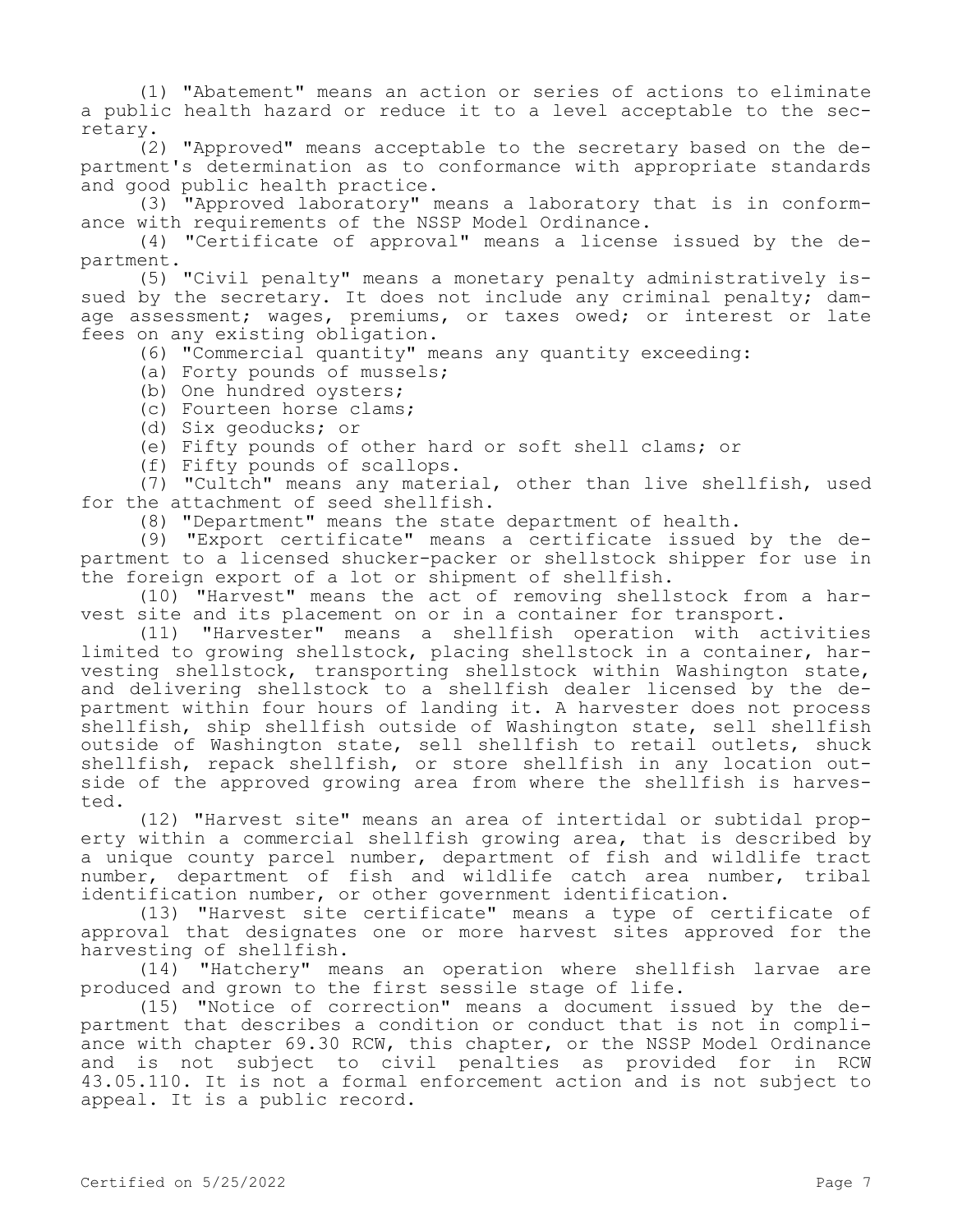(16) "NSSP Model Ordinance" means the U.S. Food and Drug Administration National Shellfish Sanitation Program (NSSP), Guide for the Control of Molluscan Shellfish, as adopted in WAC 246-282-005.

(17) "Nursery" means an operation where shellfish are grown from an early sessile stage of life up to a maximum size meeting the definition of shellfish seed.

(18) "Number of previous violations" means the number of prior violations of the same or a similar nature for which the department has taken a license action or assessed a civil penalty.

(19) "Person" means any individual, firm, corporation, partnership, company, association, or joint stock association, and the legal successor thereof.

(20) "Person in charge" means an individual responsible for the supervision of employees and the management of any shellfish operation.

(21) "Public health threat" is either:

(a) "Low," which means a violation that poses a minor possibility of direct or indirect hazard to public health;

(b) "Intermediate," which means a violation that poses a moderate possibility of direct or indirect hazard to public health; or

(c) "High," which means a violation that poses a known significant hazard or possibility of significant direct or indirect hazard to public health.

(22) "Sale" means to sell; offer for sale; barter; trade; deliver; consign; hold for sale, consignment, barter, trade, or delivery; and/or possess with intent to sell or dispose of in a commercial manner.

(23) "Secretary" means the secretary of the department of health or the secretary's authorized representative.

(24) "Seed" means shellfish that are less than market size for human consumption and have a maximum shell length of:

(a) Thirteen millimeters (1/2 inch) for mussels;

(b) Twenty-five millimeters (1 inch) for scallops;

(c) Nineteen millimeters (3/4 inch) for Olympia oysters;

(d) Nineteen millimeters (3/4 inch) for Kumomoto oysters;

(e) Fifty-one millimeters (2 inches) for other oyster species;

(f) Thirty-eight millimeters (1 and 1/2 inch) for geoducks; and

(g) Thirteen millimeters (1/2 inch) for other clam species.

(25) "Shellfish" means all varieties of fresh or fresh-frozen oysters, clams, scallops or mussels, either shucked or in the shell, and all fresh or fresh-frozen edible products thereof.

(26) "Shellfish dealer" means a person with a shellstock shipper or shucker-packer license.

(27) "Shellfish growing area" means the lands and waters in and upon which shellfish are grown for harvesting in commercial quantities or for sale for human consumption.

(28) "Shellfish operation" means growing, placing in a container, harvesting, transporting, processing, culling, shucking, packing, and repacking, storing, shipping, or reshipping of shellfish in commercial quantities or for sale for human consumption.

(29) "Shellfish operation license" means a type of certificate of approval applying to the overall activities of a shellfish operation.

(30) "Shellstock shipper" means a shellfish operation that does not shuck shellfish or repack shucked shellfish.

(31) "Shucker-packer" means a shellfish operation that may shuck and pack shellfish.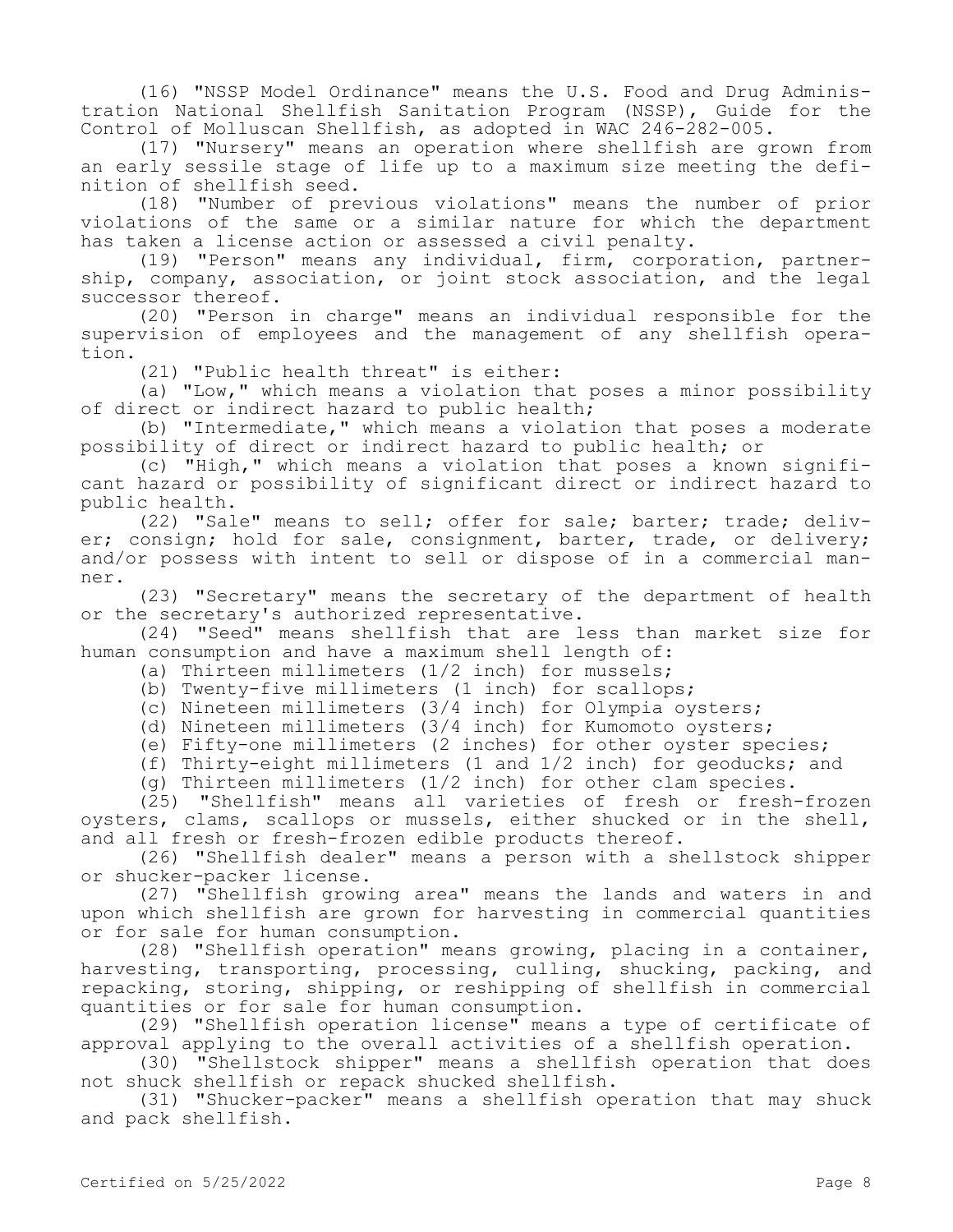(32) "Technical assistance" means information provided by the department to a person regarding chapter 69.30 RCW; this chapter; technologies or other methods to achieve compliance with these rules; assistance in applying for a departmental license or permit required by these rules; or the goals and objectives of these rules. This is not intended to modify the definition of "technical assistance" as provided in RCW 43.05.010(3).

(33) "Violation" means the commission of an act or acts prohibited by the provisions of chapter 69.30 RCW, these rules, or the NSSP Model Ordinance.

(34) "Wet storage" means the temporary storage of shellstock in containers or floats in natural bodies of water or in tanks containing natural or synthetic seawater.

(35) "Wild seed" means naturally set seed shellfish.

[Statutory Authority: RCW 60.30.030 [69.30.030]. WSR 14-09-003, §  $246 - 282 - 010$ , filed  $4/3/14$ , effective  $5/4/14$ . Statutory Authority: RCW 69.30.030 and 43.20.030. WSR 01-04-054, § 246-282-010, filed 2/5/01, effective 3/8/01. Statutory Authority: RCW 69.30.030. WSR 92-02-019 (Order 225B), § 246-282-010, filed 12/23/91, effective 1/23/92. Statutory Authority: RCW 43.20.050. WSR 91-02-051 (Order 124B), recodified as § 246-282-010, filed 12/27/90, effective 1/31/91. Statutory Authority: RCW 69.30.030 and 43.20.050. WSR 85-21-048 (Order 296), § 248-58-005, filed 10/14/85. Statutory Authority: RCW 69.30.030. WSR 78-08-059 (Order 163), § 248-58-005, filed 7/24/78.]

**WAC 246-282-012 Certificates of approval—Operation licenses, harvest site certificates.** (1) The department issues two types of certificates of approval to persons who conduct shellfish operations. They are shellfish operation licenses and harvest site certificates.

(2) Any person who possesses a commercial quantity of shellfish or any quantity of shellfish for sale for human consumption must possess, or act on behalf of a person who possesses, a valid shellfish operation license. To obtain a shellfish operation license, a person must:

(a) Submit to the department a completed application on a form developed by the department;

(b) Submit to the department an acceptable written plan of operations that completely describes the shellfish operation;

(c) Pass a preoperational inspection demonstrating compliance with chapter 69.30 RCW, this chapter, and the NSSP Model Ordinance; and

(d) Pay the department any shellfish operation license fee required by this chapter.

(3) Any person who harvests a commercial quantity of shellfish or any quantity of shellfish for sale for human consumption must possess, or act on behalf of a person who possesses, a valid harvest site certificate. In order for a person to obtain a harvest site certificate, all of the following requirements must be met.

(a) The person possesses a valid shellfish operation license.

(b) The person submits to the department a completed application that describes the following characteristics of the site:

(i) Geographic location;

(ii) Map showing legal boundaries;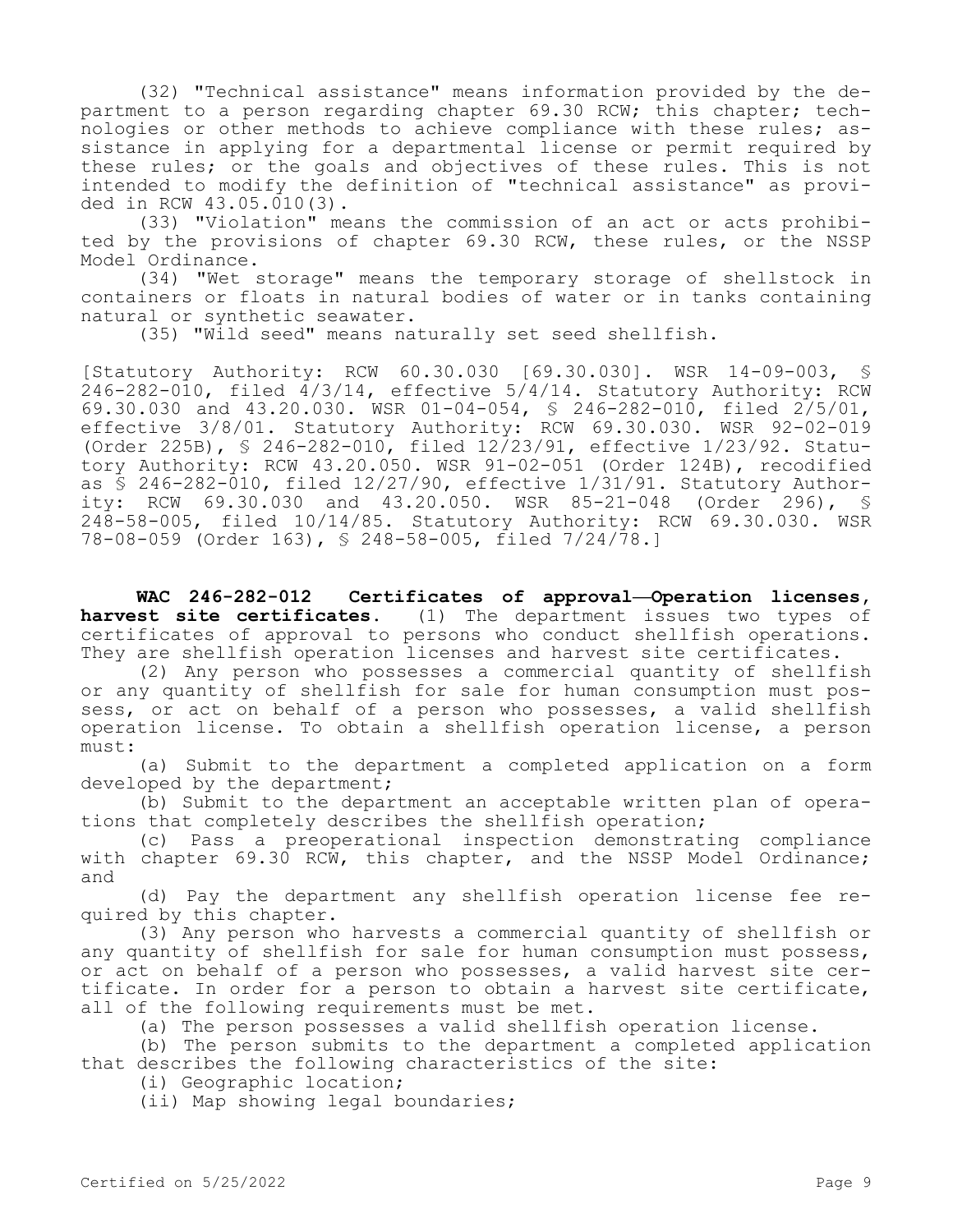(iii) Unique government identification number, such as county parcel number, department of fish and wildlife tract number, department of fish and wildlife catch area number, or tribal identification number; and

(iv) Documentation of legal ownership or lease for shellfish harvesting.

(c) The harvest site is in a growing area that meets the requirements of chapter 69.30 RCW, this chapter, and the NSSP Model Ordinance for a commercial shellfish growing area.

(d) The harvest site is not impacted by any actual or potential sources of pollution.

(e) The harvest site passes a pollution assessment inspection conducted by the department if necessary to determine if the site is impacted by any actual or potential sources of pollution.

(f) The person signs the current conditionally approved area management plan, if applicable.

(g) The person pays the department any harvest site application fee required by this chapter.

(4) All shellfish operation licenses and harvest site certificates for shellfish dealers expire on the thirtieth day of June each year. All shellfish operation licenses and harvest site certificates for harvesters expire on the thirty-first day of March each year.

[Statutory Authority: RCW 69.30.030 and 43.20.030. WSR 11-19-011, § 246-282-012, filed 9/7/11, effective 10/8/11; WSR 01-04-054, § 246-282-012, filed 2/5/01, effective 3/8/01.]

**WAC 246-282-014 Operating provisions.** (1) Any person who possesses a commercial quantity of shellfish or any quantity of shellfish for sale for human consumption must display a photocopy or original of a valid shellfish operation license, upon request, to any authorized representative of the department, a fish and wildlife patrol officer, or an ex officio patrol officer. Failure to do so subjects the person to the penalty provisions of this chapter, as well as immediate seizure of the shellfish by the representative or officer.

(2) Any person who harvests a commercial quantity of shellfish or any quantity of shellfish for sale for human consumption must display a photocopy or original of a valid harvest site certificate, upon request, to any authorized representative of the department, a fish and wildlife patrol officer, or an ex officio patrol officer. Failure to do so subjects the person to the penalty provisions of this chapter, as well as immediate seizure of the shellfish by the representative or officer.

(3) Any person who places a commercial quantity of shellfish or any quantity of shellfish for sale for human consumption in containers at a harvest site must do so only at a site for which the person possesses a valid harvest site certificate.

(4) The owner(s) of a shellfish operation must designate an individual as the person in charge of the operation. The owner(s) of a shellfish operation that includes one or more harvest sites may designate a different individual as the person in charge of the operation's harvest site(s) than the individual designated as the person in charge of all other phases of the shellfish operation.

(5) The owner(s) and the designated person in charge of a shellfish operation must: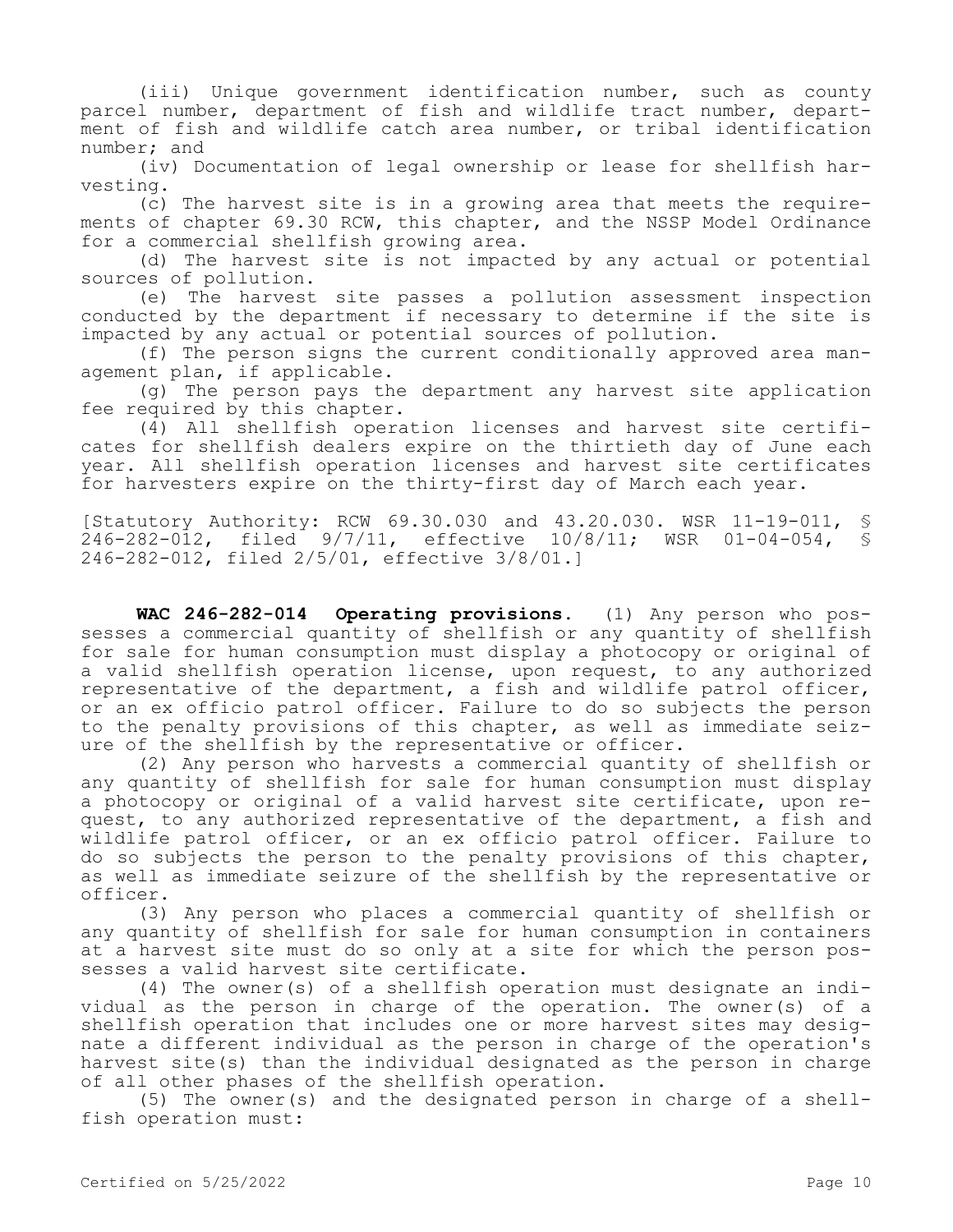(a) Ensure that at least one individual harvesting shellfish on behalf of the operation at each harvest site carry a copy of both the operation license and the harvest site certificate designating that the site is approved by the department for harvesting by that operation;

(b) Furnish shellfish tags meeting the requirements of chapter 69.30 RCW, these rules, and the NSSP Model Ordinance to those individuals harvesting on behalf of the operation;

(c) Ensure, by supervision at harvest sites or other adequate means, that those individuals working on behalf of the operation harvest only from harvest sites approved by the department for the operation; and

(d) Notify the department if an owner or person in charge has reason to believe that any individual is using the operation's tags, shellfish operation license, or harvest site certificate for any purpose other than one approved by the department.

(6) The designated person in charge of a shellfish operation must have a functioning telephone message device or service issued by a telephone service provider to the owner(s) or person in charge. The person in charge must:

(a) Monitor the device or service each day that the shellfish operation is active, regarding messages from the department about emergency closure of harvest areas or recall of shellfish products; and

(b) Notify the department whenever the telephone number used for this purpose changes; or

(c) Maintain another equivalent method of contact with the department approved in the plan of operations.

[Statutory Authority: RCW 69.30.030 and 43.20.030. WSR 01-04-054, § 246-282-014, filed 2/5/01, effective 3/8/01.]

**WAC 246-282-016 Aquaculture.** Any person who conducts an aquaculture operation and is in possession of a commercial quantity of shellfish or any quantity of shellfish for sale for human consumption must meet all requirements of this chapter.

[Statutory Authority: RCW 96.30.030 [69.30.030]. WSR 19-14-094, § 246-282-016, filed 7/1/19, effective 8/1/19. Statutory Authority: RCW 69.30.030 and 43.20.030. WSR 01-04-054, § 246-282-016, filed 2/5/01, effective 3/8/01.]

**WAC 246-282-020 Growing areas.** (1) Any person who harvests a commercial quantity of shellfish or any quantity of shellfish for sale for human consumption must do so only from a harvest site that meets one or more of the following conditions:

(a) The department has classified the growing area as "approved" or "conditionally approved," according to provisions of the NSSP Model Ordinance and the harvest site is in open status at the time of harvest;

(b) The department has approved the harvest site according to provisions of a permit for relay, wild seed, or bait;

(c) The harvest site is used for shellfish activities limited to a hatchery or a nursery operation handling only seed obtained from a hatchery; or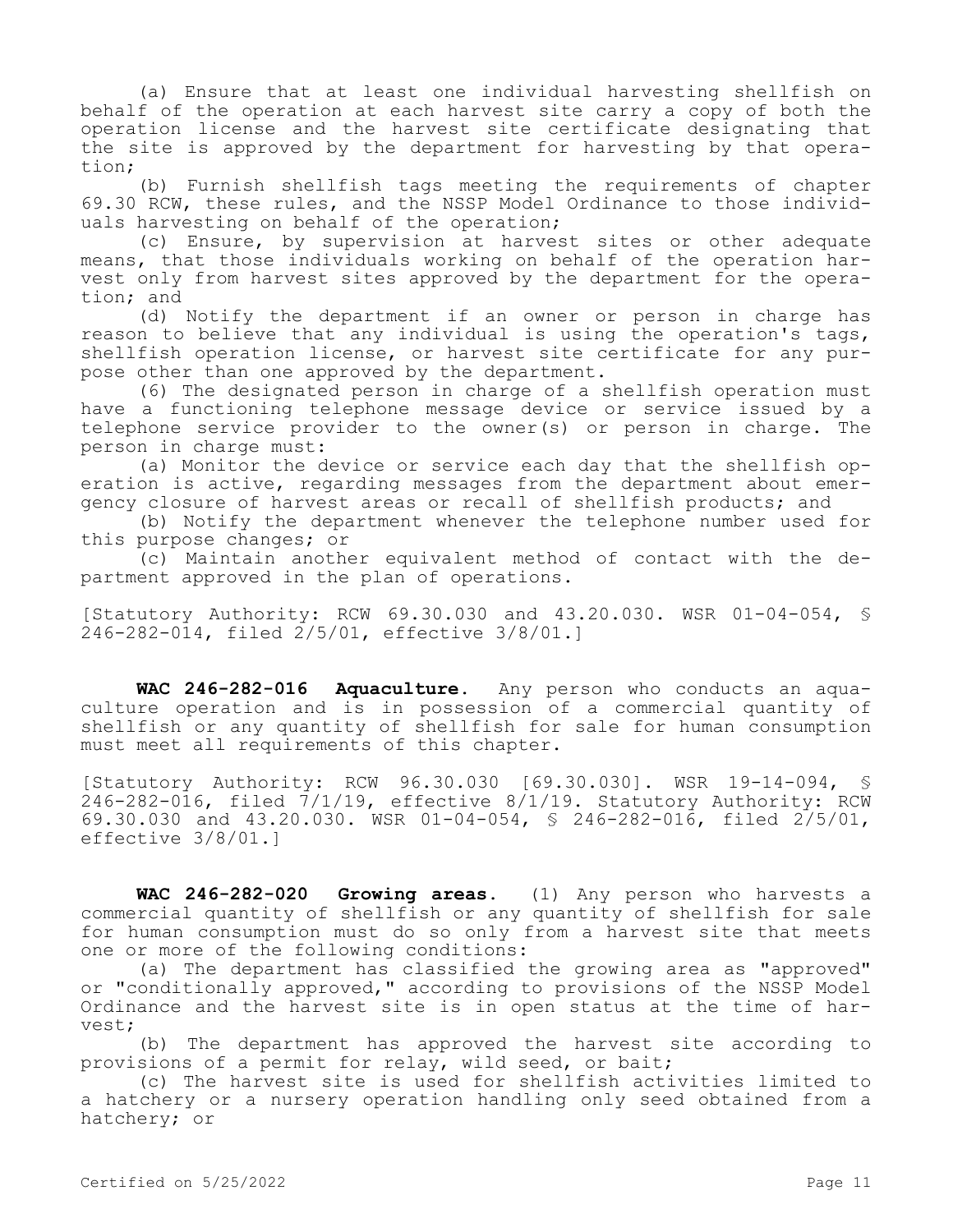(d) The harvest site is used for shellfish activities limited to the initial harvest of seed attached to containerized empty shellfish shells or other cultch material.

(2) The department classifies a shellfish growing area as "restricted" or "prohibited" according to provisions of the NSSP Model Ordinance. However, the department considers classifying a harvest site as "restricted" only when the department has received a valid application for a permit for relay or wild seed harvest from the site.

(3) While a harvest site is in closed status, no person may move shellfish from it to a location outside of the harvest site or above the mean low tide line of the harvest site, unless the department has approved:

(a) Harvesting shellfish by that person from the site according to provisions of a permit for relay, wild seed harvest, or bait harvest; or

(b) Moving shellfish by that person from the site to another site in a natural body of water within the same "conditionally approved" growing area under a written plan of operations.

(4) Harvesting is prohibited from all growing areas unclassified by the department.

[Statutory Authority: RCW 69.30.030 and 43.20.030. WSR 01-04-054, § 246-282-020, filed 2/5/01, effective 3/8/01. Statutory Authority: RCW 43.20.050. WSR 91-02-051 (Order 124B), recodified as § 246-282-020, filed 12/27/90, effective 1/31/91. Statutory Authority: RCW 69.30.030 and 43.20.050. WSR 85-21-048 (Order 296), § 248-58-010, filed 10/14/85. Statutory Authority: RCW 69.30.030. WSR 78-08-059 (Order 163), § 248-58-010, filed 7/24/78; Regulation 58.010, effective 3/11/60.]

**WAC 246-282-032 Relay permit.** (1) The department will issue a relay permit to a person to move shellfish from a harvest site in a growing area classified as "restricted" or "conditionally approved" in closed status meeting the criteria for "restricted" classification, if all of the following conditions are met.

(a) The person possesses a valid shellfish operation license.

(b) The person possesses a valid harvest site certificate listing both the initial harvest site and the grow-out site.

(c) The initial harvest site and grow-out site meet the requirements for relay specified in this chapter and the NSSP Model Ordinance.

(d) The person submits a completed written application and plan of operations approved by the department completely describing the procedures and conditions of the relay operation.

(e) The person conducts and documents a separate validation study approved by the department for each of the following periods of time when shellfish will be relayed:

(i) May 1 through October 31; and

(ii) November 1 through April 30.

(f) The person pays the department a relay permit application fee or renewal fee as required by this chapter.

(2) Each validation study for a relay permit must demonstrate that shellfish harvested from a specified initial site do not contain excessive levels of fecal coliform bacteria and when relayed to a specified grow-out site for a specified time period consistently purge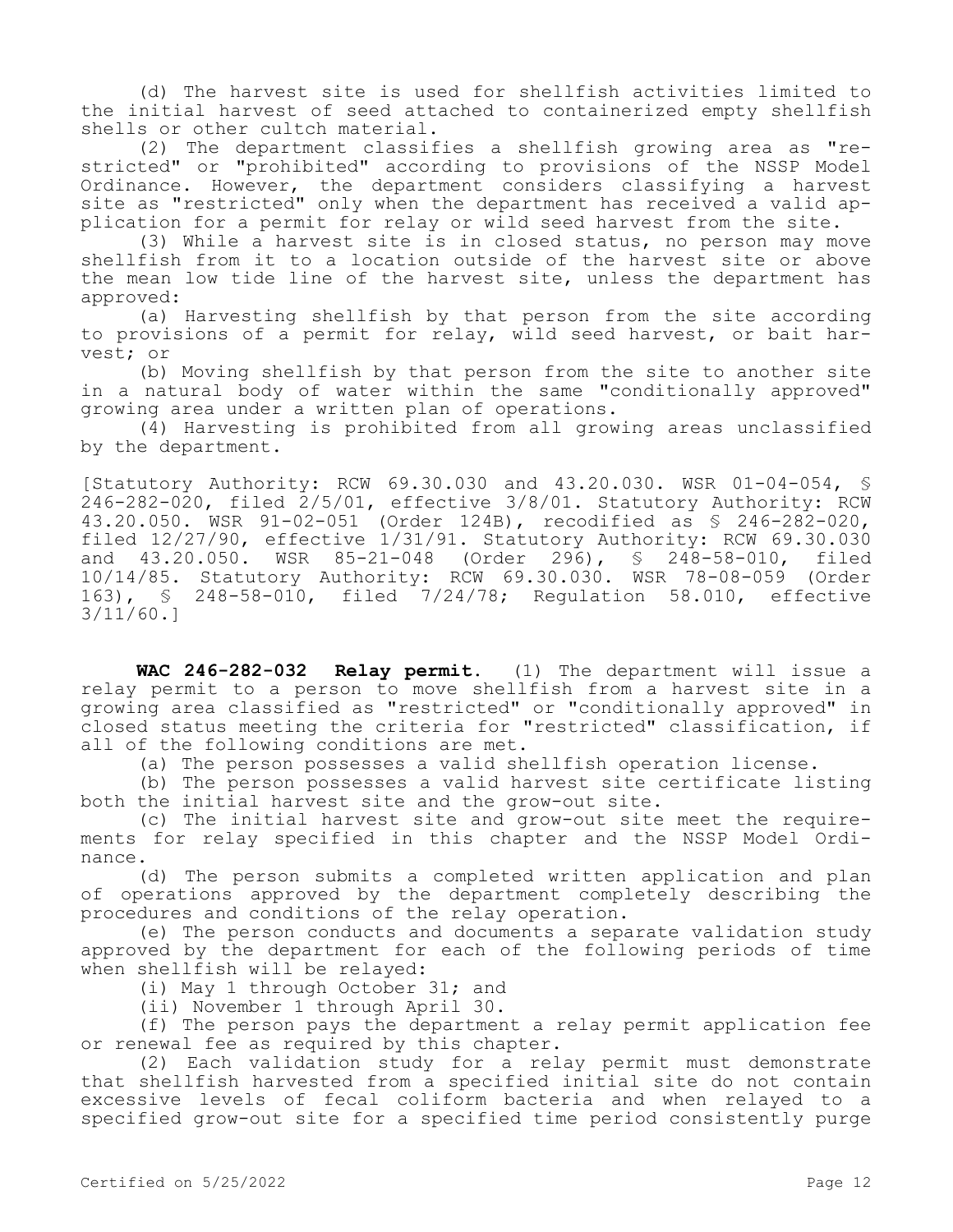themselves of bacteria to approved levels. Each validation study must meet all of the following conditions.

(a) It must document that the geometric mean fecal coliform bacteria level in a minimum of five 100-gram tissue samples, representative of shellfish of the same species in the entire initial harvest site, is equal to or less than 1300, with no sample having more than 2300.

(b) It must document that specified relay procedures, times, and environmental conditions reduce fecal coliform bacteria in a minimum of five 100-gram tissue samples, representative of the entire lot of shellfish relayed, to levels that are equal to or less than:

(i) 330, with no more than two samples having greater than 230; or

(ii) Ten percent greater than the geometric mean of a minimum of five 100-gram tissue samples representative of the same shellfish species grown continuously for a minimum of six months at the grow-out site.

(c) It must be repeated a minimum of once every twelve years for a continuing operation and whenever relay conditions change.

(d) All samples must be analyzed by an approved laboratory.

(3) A person operating under a relay permit must follow all procedures in the plan of operations approved by the department, including:

(a) Staking or marking the grow-out site to be easily identified by the person until the minimum relay period of time is passed;

(b) Considering the beginning of the minimum relay time period for a lot to be the moment that the last part of the lot is added to the grow-out site;

(c) Relaying shellfish to a designated grow-out site for a minimum of seven days, or longer period of time as approved by the department; and

(d) Keeping records for each relayed lot of shellfish that show a lot identification number; the species, location, date, and quantity moved from the initial harvest site; the grow-out location; and the date of first harvest of any of those shellfish from the grow-out site.

(4) For each lot of shellfish relayed to a site for a grow-out period of less than fourteen days, a person must:

(a) Collect at least one sample from the shellfish lot at the initial harvest site and have it analyzed by an approved laboratory to demonstrate that the lot contains no more than 2300 fecal coliform bacteria per 100 grams of shellfish tissue; and

(b) Collect at least one sample from the shellfish lot at the grow-out site at the end of the relay period and have it analyzed by an approved laboratory to demonstrate that the lot contains fecal coliform bacteria within the maximum limits determined by a validation study, as described in subsection (2)(b) of this section, before releasing control of the shellfish lot.

(5) A person is exempt from any fees for an initial application and a validation study conducted by the department for a relay permit for the purpose of relaying shellfish from a growing area that the department downgraded from a classification of "approved" or "conditionally approved" to "restricted" within the previous twenty-four months.

(6) A person's relay permit expires on the same date as the person's shellfish operation license.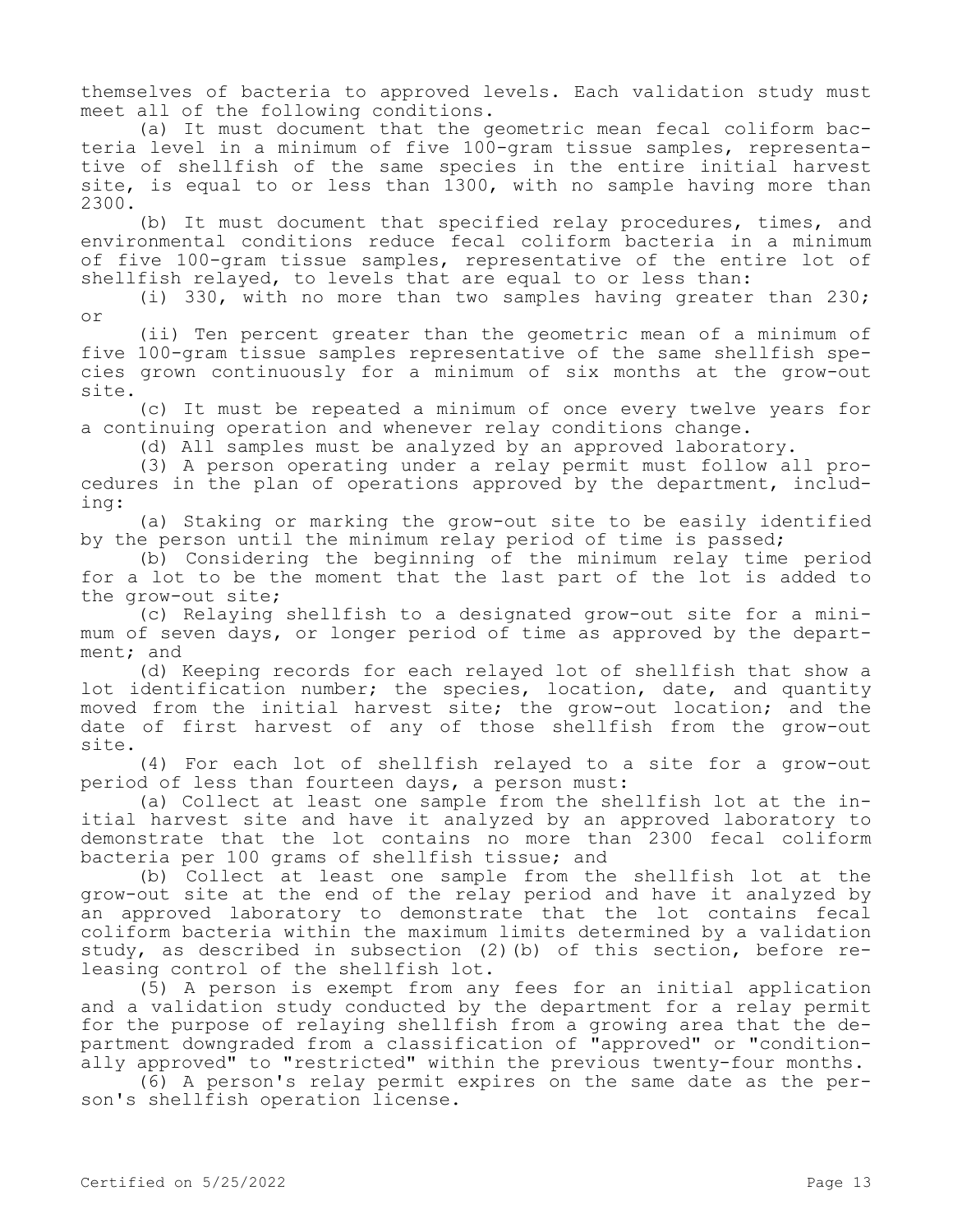(7) A person is exempt from the provisions of subsection (1) (e) of this section for the purpose of relaying shellfish to an approved grow-out site for a minimum of six months.

(8) A person possessing a valid shellfish operation license may act as an agent for another person possessing a valid shellfish relay permit for the purpose of harvesting shellfish from the initial harvest site specified in the permit, provided that the agent conducting the harvest is:

(a) Documented in the permit;

(b) In possession of a copy of the permit at the time of harvest; and

(c) Conducting activities described in the written plan of operations approved by the department for the agent's shellfish operation.

[Statutory Authority: RCW 69.30.030. WSR 11-17-104, § 246-282-032, filed 8/22/11, effective 9/22/11. Statutory Authority: RCW 69.30.030 and 43.20.030. WSR 01-04-054, § 246-282-032, filed 2/5/01, effective 3/8/01.]

**WAC 246-282-034 Wild seed permit.** (1) The department will issue a wild seed permit to a person to move shellfish from a harvest site in a growing area classified by the department as "conditionally approved" in closed status, "restricted," or "prohibited," if all of the following conditions are met.

(a) The person possesses a valid shellfish operation license.

(b) The person possesses a harvest site certificate listing both the initial harvest site for the seed and the grow-out site.

(c) The original harvest site has acceptable levels of poisonous chemicals, is not in an area known to be a hazardous chemical disposal site, and is not in a closure zone of a wastewater treatment plant or marina.

(d) The grow-out site is in a natural body of water classified by the department as "approved" or "conditionally approved."

(e) The person submits a completed written application and plan of operations approved by the department completely describing the procedures of the wild seed operation, including the size distribution of the seed.

(f) The person pays the department a wild seed permit application fee or renewal fee as required by this chapter.

(2) A person operating under a wild seed permit must:

(a) Follow all procedures in the plan of operations approved by the department;

(b) Harvest seed from an area classified as "prohibited" only during daylight hours;

(c) Harvest seed from an area classified as "prohibited" only under direct monitoring by a person approved by the department;

(d) Leave seed in a grow-out site for a minimum of six months before final harvest;

(e) Limit harvest of live shellfish larger than seed size attached to, or commingled with, the seed to less than five percent of the total number of the shellfish harvested from the site;

(f) Place any live shellfish larger than seed size attached to, or commingled with, the seed in the grow-out site for a minimum of six months after initial harvest;

(g) Stake or mark the grow-out site to be easily identified by the person for a minimum of six months from the time of moving to the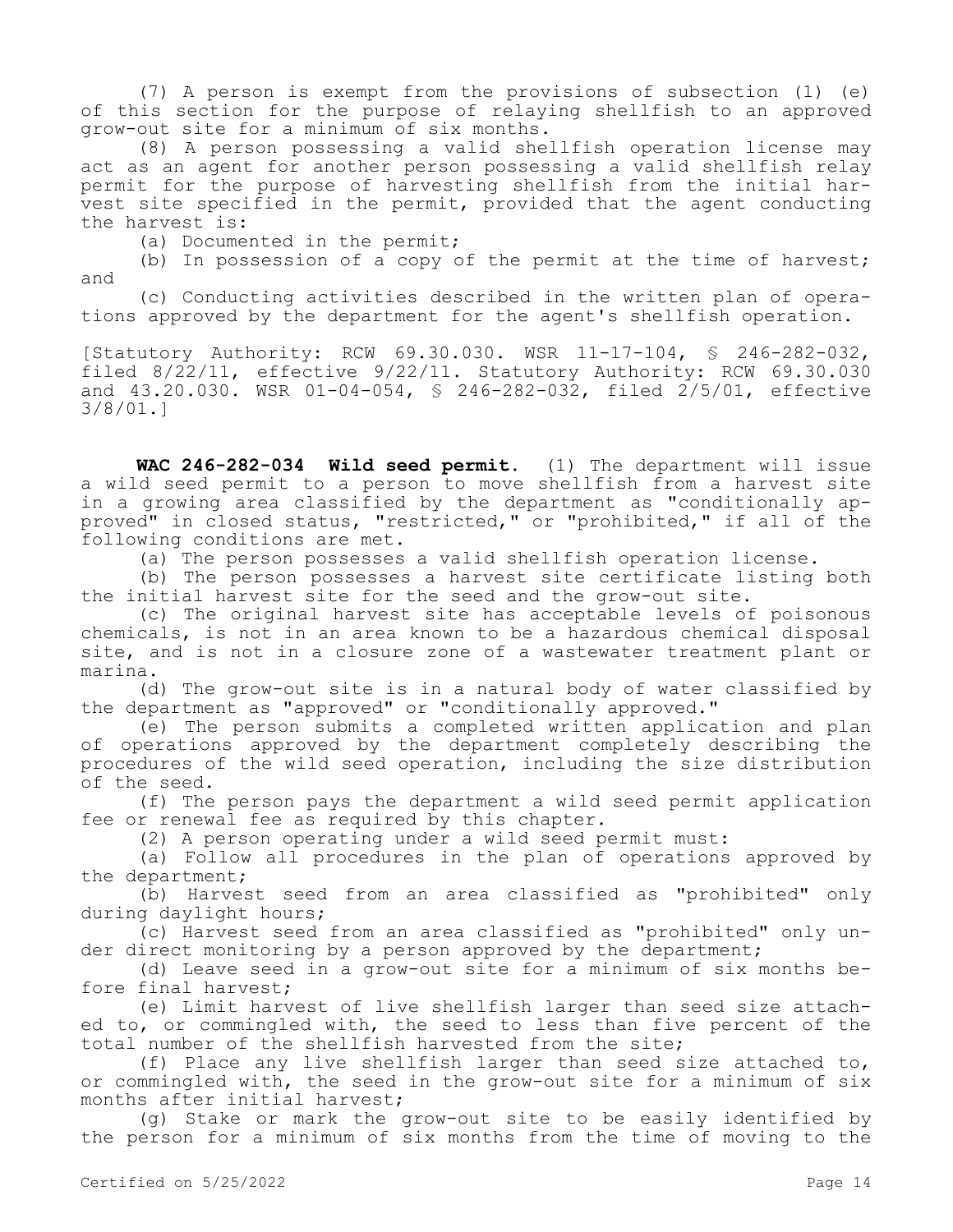site any seed attached to, or commingled with, shellfish larger than seed size; and

(h) Keep records for each lot of seed harvested that show a lot identification number; the species, location, date, and quantity moved from the initial harvest site; the grow-out location; and the date of first harvest of any of those shellfish from the grow-out site.

(3) A person's wild seed permit expires on the same date as the person's shellfish operation license.

(4) A person is exempt from the requirements of this section for the activity of harvesting seed attached to containerized empty shellfish shells or other cultch material, provided that the person:

(a) Meets the conditions of subsection (1)(a) through (d) of this section;

(b) Leaves the seed in the grow-out site for a minimum of six months before final harvest; and

(c) Fully describes the seed harvest and grow-out activities in a written plan of operations approved by the department for the person's shellfish operation license.

[Statutory Authority: RCW 69.30.030 and 43.20.030. WSR 01-04-054, § 246-282-034, filed 2/5/01, effective 3/8/01.]

**WAC 246-282-036 Bait permit.** (1) The department will approve and issue a bait permit to a person to harvest shellfish from a harvest site in a growing area classified by the department as "prohibited," "restricted," or "conditionally approved" in closed status if all of the following conditions are met.

(a) The person possesses a valid shellfish operation license.

(b) The person possesses a valid harvest site certificate for the site.

(c) The harvest site is not impacted by biotoxin levels that would cause the department to close it for harvest for human consumption.

(d) The person submits a completed written application and plan of operations approved by the department completely describing the procedures of the bait operation.

(e) The person pays the department a bait permit application fee or renewal fee as required by this chapter.

(2) A person operating under a bait permit must:

(a) Follow all procedures in the plan of operations approved by the department;

(b) Harvest bait from an area classified as "prohibited" only during daylight hours;

(c) Harvest bait from an area classified as "prohibited" only under direct monitoring by a person approved by the department;

(d) Completely immerse the shellfish in an approved dye that imparts an easily noticeable permanent color to the tissue immediately upon landing the shellfish;

(e) Label each container of shellfish "NOT FOR HUMAN CONSUMPTION - BAIT USE ONLY" prior to removal from the harvest site;

(f) Store the shellfish physically separated from any shellfish intended for human consumption; and

(g) Keep records for each lot of shellfish harvested for use as bait showing a lot identification number, the species, the harvest site, the harvest date, the quantity harvested, the names of all buyers, and the quantity sold to each buyer.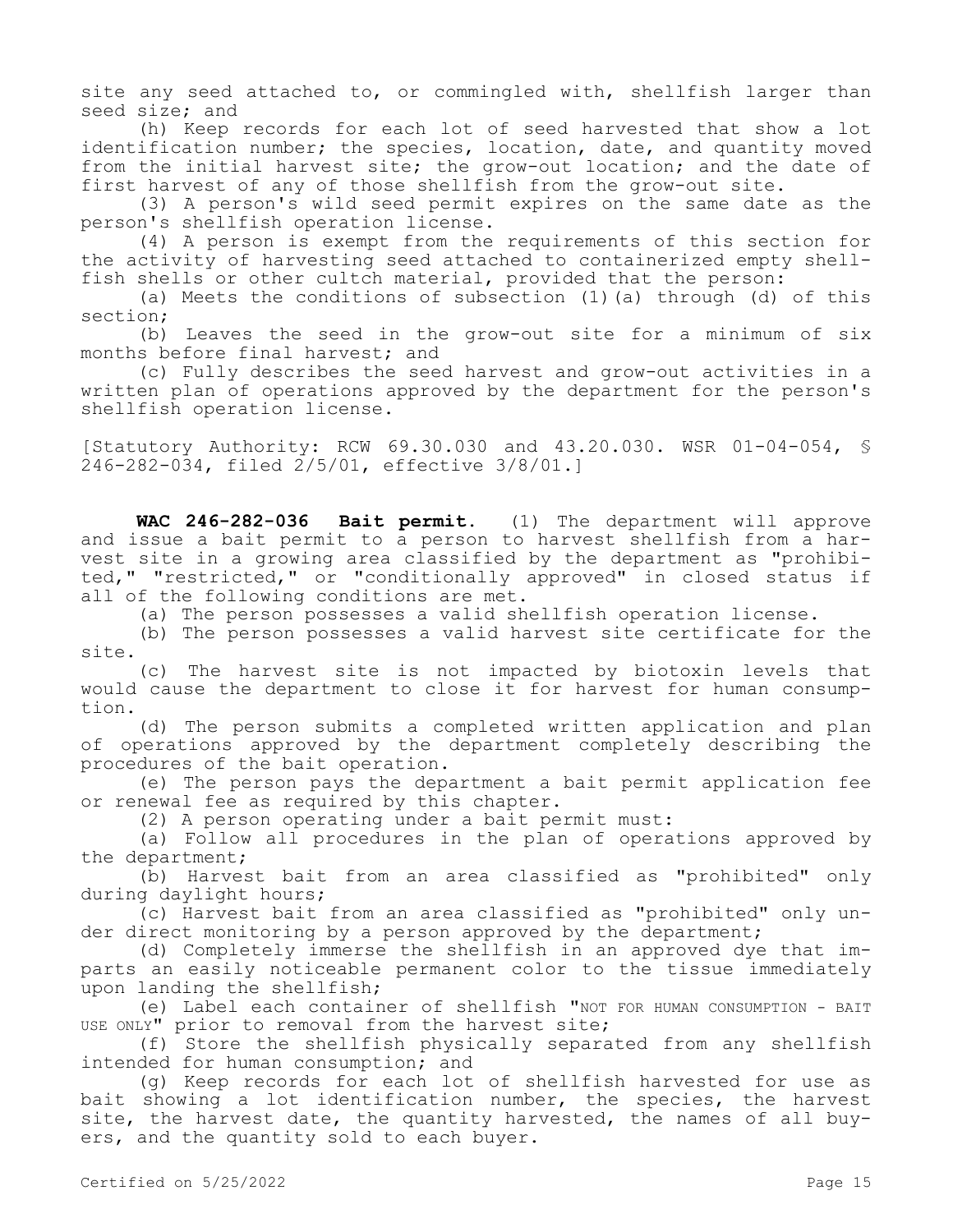(3) A person's bait permit expires on the same date as the person's shellfish operation license.

(4) Any person possessing a commercial quantity of bait shellfish is exempt from the requirement to obtain a bait permit provided that the person:

(a) Obtains the shellfish from a person with a valid bait permit;

(b) Possesses a sales invoice for the shellfish from a person with a valid bait permit; and

(c) Maintains each container of shellfish prominently labeled "NOT FOR HUMAN CONSUMPTION - BAIT USE ONLY."

[Statutory Authority: RCW 69.30.030 and 43.20.030. WSR 01-04-054, §  $246 - 282 - 036$ , filed  $2/5/01$ , effective  $3/8/01$ .]

**WAC 246-282-042 Wet storage permit.** (1) Any person who wet stores a commercial quantity of shellfish or any quantity of shellfish for sale for human consumption must have a written plan of operations, approved by the department, completely describing the activity.

(2) A person licensed as a harvester may wet store only in a natural body of water that is part of the same growing area as the harvest site of the shellfish.

(3) Any person who operates a recirculating or flow-through wet storage system must possess a wet storage permit issued by the department. A wet storage permit will be issued to a person for a recirculating or flow-through wet storage system if the person:

(a) Possesses a valid shellfish operation license;

(b) Submits a completed written application and plan of operations to the department completely describing the procedures of the wet storage operation;

(c) Documents that the water used for the operation meets the requirements of the NSSP Model Ordinance;

(d) Passes an inspection by the department; and

(e) Pays the department a wet storage application fee or renewal fee as required by this chapter.

(4) If a person uses a natural body of water for a wet storage operation, the person must possess a valid harvest site certificate listing the body of water.

(5) If a person uses artificial seawater for a wet storage operation, the chemicals used to make the seawater must be approved food grade.

(6) A person operating under a wet storage permit must follow all procedures in the plan of operations approved by the department.

(7) A person's wet storage permit expires on the same date as the person's shellfish operation license.

[Statutory Authority: RCW 69.30.030 and 43.20.030. WSR 01-04-054, § 246-282-042, filed 2/5/01, effective 3/8/01.]

**WAC 246-282-050 Packing, handling, and storing of shucked shellfish.** (1) Any person who packs, handles, or stores shucked shellfish must maintain it at an internal product temperature of forty-five degrees Fahrenheit or less beginning within three hours after it is shucked.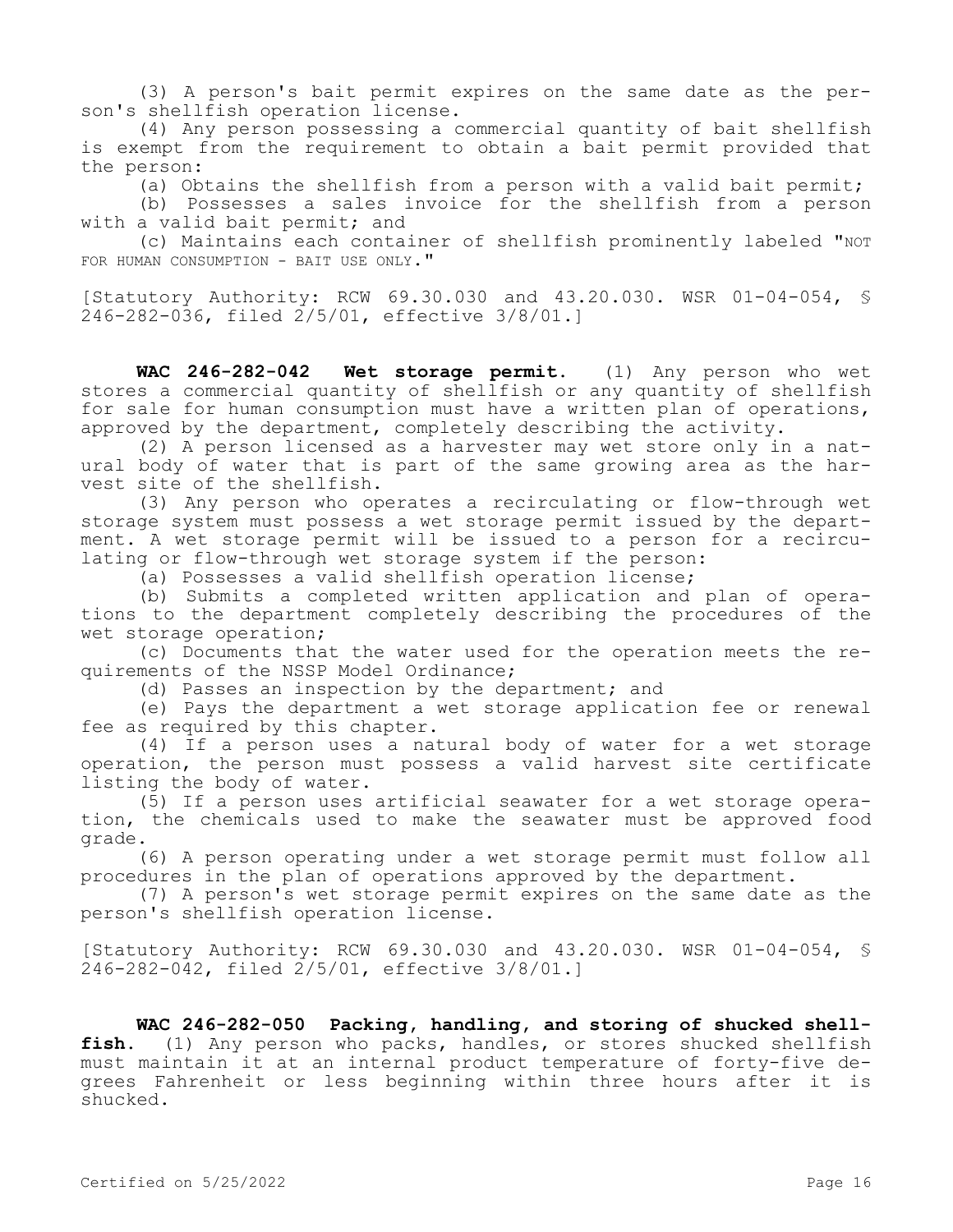(2) Any person who operates a shucked shellfish repacking plant must meet all the requirements specified in this chapter and the NSSP Model Ordinance for packing plants.

[Statutory Authority: RCW 69.30.030 and 43.20.030. WSR 01-04-054, § 246-282-050, filed 2/5/01, effective 3/8/01. Statutory Authority: RCW 43.20.050. WSR 91-02-051 (Order 124B), recodified as § 246-282-050, filed 12/27/90, effective 1/31/91. Statutory Authority: RCW 69.30.030. WSR 78-08-059 (Order 163), § 248-58-040, filed 7/24/78; Regulation 58.040, effective 3/11/60.]

**WAC 246-282-060 Personal health and cleanliness.** (1) Any person ill with or the carrier of a communicable disease which is transmissible through food and is in the infectious stage may not work in any growing area, shucking, packing or repacking plant in any capacity where that person might contaminate the shellfish or food contact surfaces with pathogenic organisms. The owner, the person in charge, and the employee are all responsible for compliance with the requirements of this section.

(2) Any person who is an owner, a person in charge, or an employee of a shellfish operation must practice good personal cleanliness while handling shellfish. These persons must wash their hands thoroughly with soap and water before starting to handle shellfish and as often as is necessary to remove filth and soil that might contaminate shellfish.

(3) If the department determines by investigation that an owner or employee of a shellfish operation might be the source of a foodborne illness transmitted through shellfish, then the secretary may require medical examination of that person and laboratory examination of clinical specimens from that person to determine presence of infection. Any person failing to obtain an examination required by the secretary may not work for a shellfish operation, for a period of time the department determines that person could be infectious, in any capacity that could result in contamination of shellfish with pathogenic organisms.

[Statutory Authority: RCW 69.30.030 and 43.20.030. WSR 01-04-054, § 246-282-060, filed 2/5/01, effective 3/8/01. Statutory Authority: RCW 43.20.050. WSR 91-02-051 (Order 124B), recodified as § 246-282-060, filed 12/27/90, effective 1/31/91. Statutory Authority: RCW 69.30.030. WSR 78-08-059 (Order 163), § 248-58-050, filed 7/24/78; Regulation 58.050, effective 3/11/60.]

**WAC 246-282-070 Construction and maintenance.** (1) All owners and persons in charge of shellfish operations must arrange their physical facilities to aid in the flow of shellfish products through all handling, processing, and storage areas in a manner that will minimize contamination of the shellfish.

(2) Any owner of a shellfish operation must submit to the department for consultation properly prepared plans and specifications of physical facilities for shellfish processing or sanitation activities at least thirty days before the facilities are:

- (a) Originally constructed;
- (b) Converted from another use; or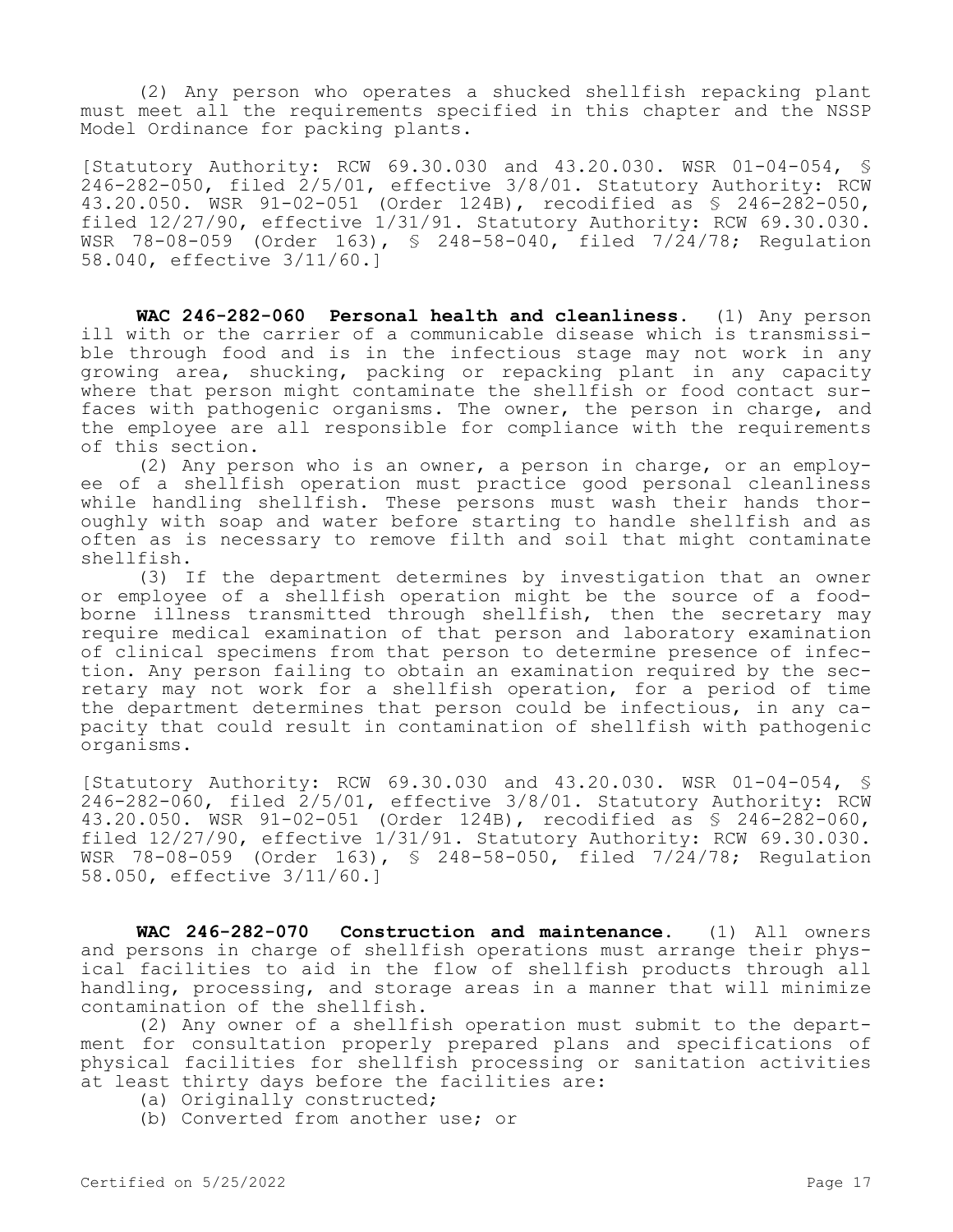(c) Extensively remodeled to the extent that a plan for a building permit is required by the city or county where located.

(3) The department will review properly prepared plans and specifications of physical facilities for shellfish processing or sanitation activities required by subsection (2) of this section within thirty days of receipt and provide technical assistance to the owner of the shellfish operation regarding whether the proposed physical facilities would meet the requirements of this chapter.

[Statutory Authority: RCW 69.30.030 and 43.20.030. WSR 01-04-054, § 246-282-070, filed 2/5/01, effective 3/8/01. Statutory Authority: RCW 43.20.050. WSR 91-02-051 (Order 124B), recodified as § 246-282-070, filed 12/27/90, effective 1/31/91. Statutory Authority: RCW 69.30.030. WSR 78-08-059 (Order 163), § 248-58-060, filed 7/24/78; Regulation 58.060, effective 3/11/60.]

**WAC 246-282-080 Identification and records.** (1) Any person who possesses a commercial quantity of shellfish or any quantity of shellfish for sale for human consumption must possess a written record documenting that the shellfish came from one or more of the following sources:

(a) Harvest site(s) for which the person possesses a valid harvest site certificate;

(b) Another shellfish operation licensed by the department; or

(c) A shellfish dealer located outside of the state who is in compliance with the requirements of the NSSP Model Ordinance and is eligible for inclusion on the current Interstate Certified Shellfish Shippers List, published by the U.S. Food and Drug Administration.

(2) Any person who possesses a commercial quantity of shellstock or any quantity of shellstock for sale for human consumption must identify the shellstock by an approved tag with permanent marking, according to requirements of the NSSP Model Ordinance, upon removal from the harvest site.

(3) Any person who packs a commercial quantity of shucked shellfish or any quantity of shucked shellfish for sale for human consumption must do so in approved containers that are legibly labeled by permanent marking, in accordance with the requirements of the NSSP Model Ordinance and with:

(a) Wording equivalent to "keep refrigerated" on containers of fresh shellfish; and

(b) Wording equivalent to "keep frozen" on containers of frozen shellfish.

(4) The owner or person in charge of a shellfish operation must keep accurate records of all lots of shellfish harvested, received, wet stored, shucked, packed, shipped, or sold by the shellfish operation for a minimum of three years.

(5) Information recorded by the harvester-shipper shall include: (a) Location of harvesting area(s) by name or code, (b) name and quantity of shellfish, (c) date of harvest, (d) date shipped.

(6) All tags for shellstock and labels for containers of shucked shellfish required by this section must be used only for the original lot of shellfish for which they were intended and must not be reused.

[Statutory Authority: RCW 69.30.030 and 43.20.030. WSR 01-04-054, § 246-282-080, filed 2/5/01, effective 3/8/01. Statutory Authority: RCW 69.30.030. WSR 92-02-019 (Order 225B), § 246-282-080, filed 12/23/91,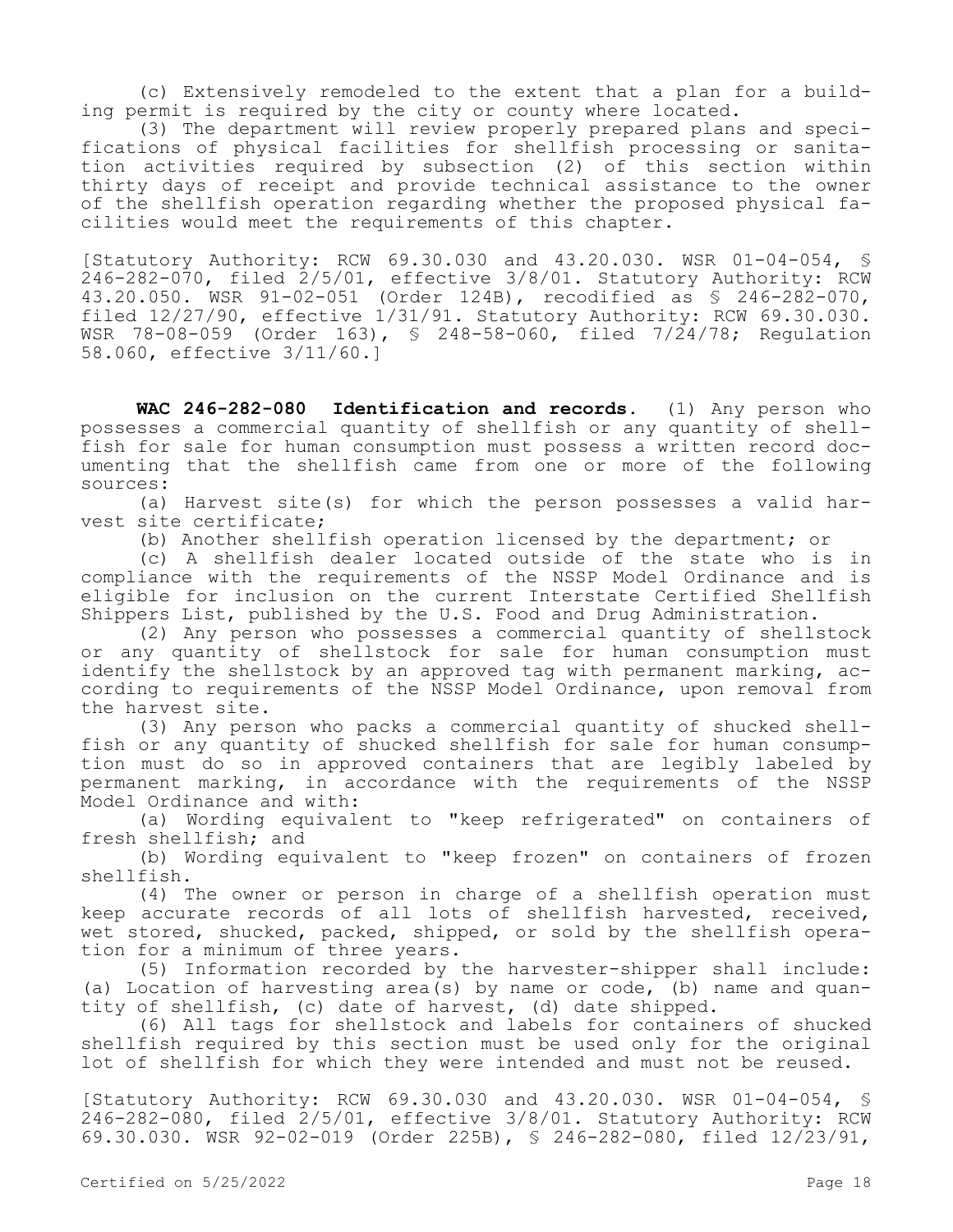effective 1/23/92. Statutory Authority: RCW 43.20.050. WSR 91-02-051 (Order 124B), recodified as  $\frac{124B}{120}$ ,  $\frac{124B}{120}$ ,  $\frac{124B}{120}$ ,  $\frac{124B}{120}$ 1/31/91. Statutory Authority: RCW 69.30.030. WSR 78-08-059 (Order 163), § 248-58-070, filed 7/24/78; Regulation 58.070, effective 3/11/60.]

**WAC 246-282-082 Export certificate.** The department will issue an export certificate to a shellfish dealer for a specific lot of shellfish if the dealer:

(1) Is exporting the lot to an Asian country that requires a production certificate from a governmental health authority;

(2) Possesses a shellfish operation license issued by the secretary;

(3) Is in compliance with the requirements of chapter 69.30 RCW, this chapter, and the NSSP Model Ordinance;

(4) Completes an application specified by the department;

(5) Documents use of each export certificate as specified by the department; and

(6) Pays the department any fee for each export certificate required by this chapter.

[Statutory Authority: RCW 69.30.030 and 43.20.030. WSR 01-04-054, § 246-282-082, filed 2/5/01, effective 3/8/01.]

**WAC 246-282-092 Inspection by department.** (1) The department enters and inspects any harvest site, physical facility, vehicle or vessel used by a shellfish operation as often as necessary to determine compliance with chapter 69.30 RCW, this chapter, and the NSSP Model Ordinance.

(2) The department inspects each shellfish operation:

(a) A minimum of once per year;

(b) Before issuing a new shellfish operation license to a person;

(c) Before a shellfish operation uses any physical facility for the first time; and

(d) Before the shellfish operation uses any extensively remodeled physical facility.

(3) If the department determines by inspection that an owner, person in charge, or any person working on behalf of the shellfish operation is in violation of any of the requirements of chapter 69.30 RCW, this chapter, or the NSSP Model Ordinance, then the department may conduct a reinspection of the shellfish operation. If the same violation is identified by the department during the reinspection, then another reinspection may be conducted by the department within one month. The department may charge the owner of a shellfish operation a fee for a second or subsequent reinspection.

(4) If necessary to conduct an inspection, then the department may apply to a court of competent jurisdiction for an administrative warrant in accordance with RCW 69.30.120.

(5) During inspections, the department has free and unimpeded access to any of the following in order to determine whether the operation is in compliance with chapter 69.30 RCW, this chapter, and the NSSP Model Ordinance:

(a) Buildings, yards, warehouses, storage facilities, transportation facilities, vehicles, vessels and other places reasonably consid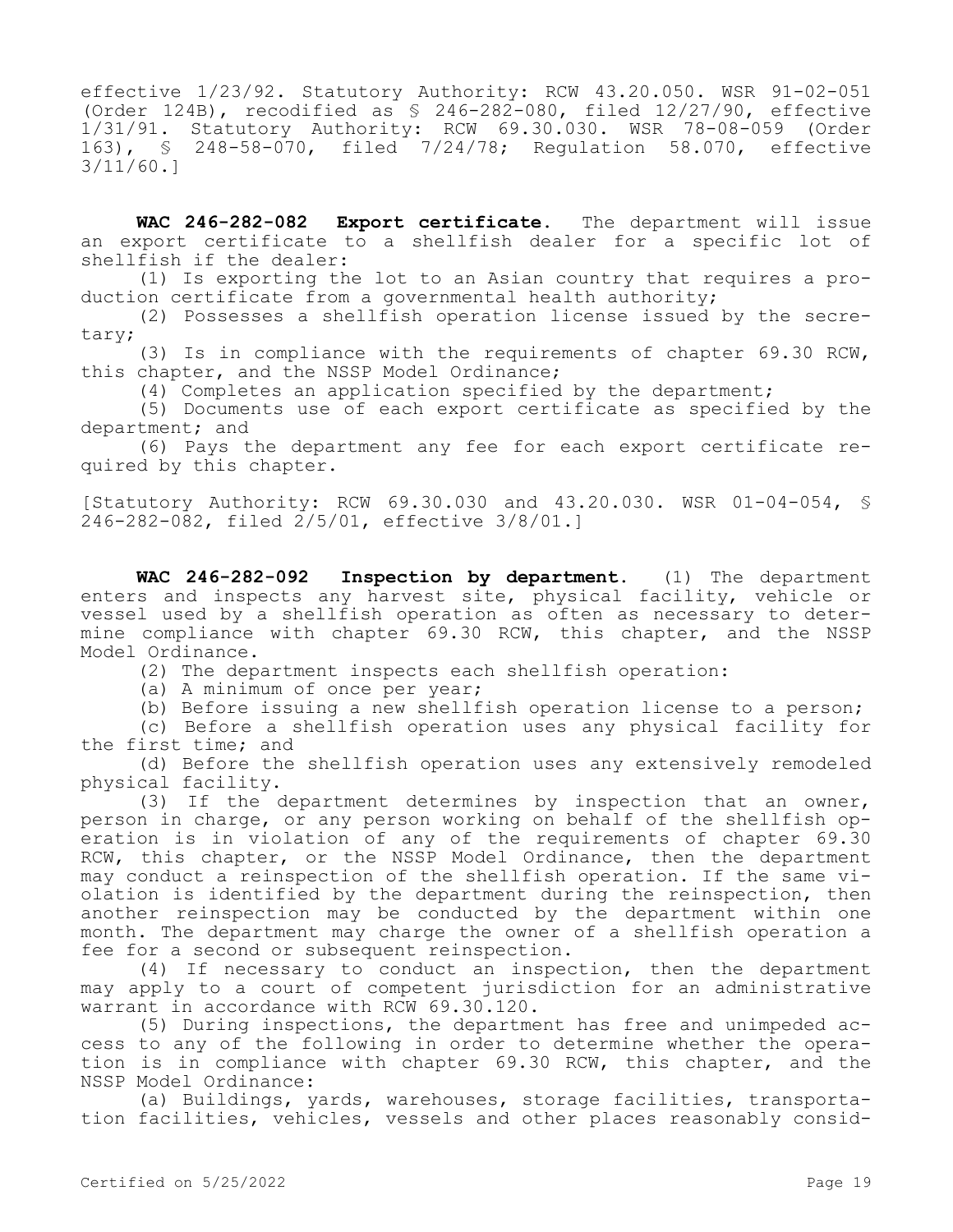ered to be or to have been used in connection with the shellfish operation;

(b) Ledgers, books, accounts, memorandums, or records reasonably believed to be or to have been used in connection with the shellfish operation;

(c) Shellfish, shellfish products, components, or other materials reasonably believed to be or to have been used, processed or produced by or in connection with the shellfish operation;

(d) Copies of any documents reasonably believed to be or to have been used in connection with the shellfish operation; and

(e) Samples of shellfish to determine whether they are safe for human consumption.

(6) The department may inspect shellfish growing areas at any time of day and will inspect any other aspect of a shellfish operation:

(a) Between 8:00 a.m. and 5:00 p.m. on any weekday that is not a legal holiday;

(b) During any time the shellfish operation has established as its business hours;

(c) During any time the shellfish operation is open for business or is otherwise in operation; and

(d) During any other time with the consent of the owner or the person in charge of the shellfish operation.

[Statutory Authority: RCW 69.30.030 and 43.20.030. WSR 01-04-054, § 246-282-092, filed 2/5/01, effective 3/8/01.]

**WAC 246-282-100 Notice of decision—Adjudicative proceeding.**  (1) The department's notice of a denial, suspension, modification, or revocation of a license is consistent with RCW 43.70.115. An applicant or license holder has the right to an adjudicative proceeding to contest the decision.

(2) The department's notice of imposition of a civil penalty is consistent with RCW 43.70.095. A person upon whom the department imposes a civil fine has the right to an adjudicative proceeding to contest the decision.

(3) A license applicant or holder or a person upon whom the department imposes a civil penalty, may contest a department decision, within twenty-eight days of receipt of the decision by filing a written application for an adjudicative proceeding by a method showing proof of receipt with the administrative hearings unit, department of health. The person must include the following in or with the application:

(a) A specific statement of the issue or issues and law involved;

(b) The grounds for contesting the department decision; and

(c) A copy of the contested department decision.

(4) An adjudicative proceeding is governed by the Administrative Procedure Act (chapter 34.05 RCW), this chapter, and chapter 246-08 WAC. If a provision in this chapter conflicts with chapter 246-08 WAC, the provision in this chapter governs.

[Statutory Authority: RCW 69.30.030 and 43.20.030. WSR 01-04-054, §  $246 - 282 - 100$ , filed  $2/5/01$ , effective  $3/8/01$ . Statutory Authority: RCW 69.30.030. WSR 92-02-019 (Order 225B), § 246-282-100, filed 12/23/91, effective 1/23/92. Statutory Authority: RCW 43.20.050. WSR 91-02-051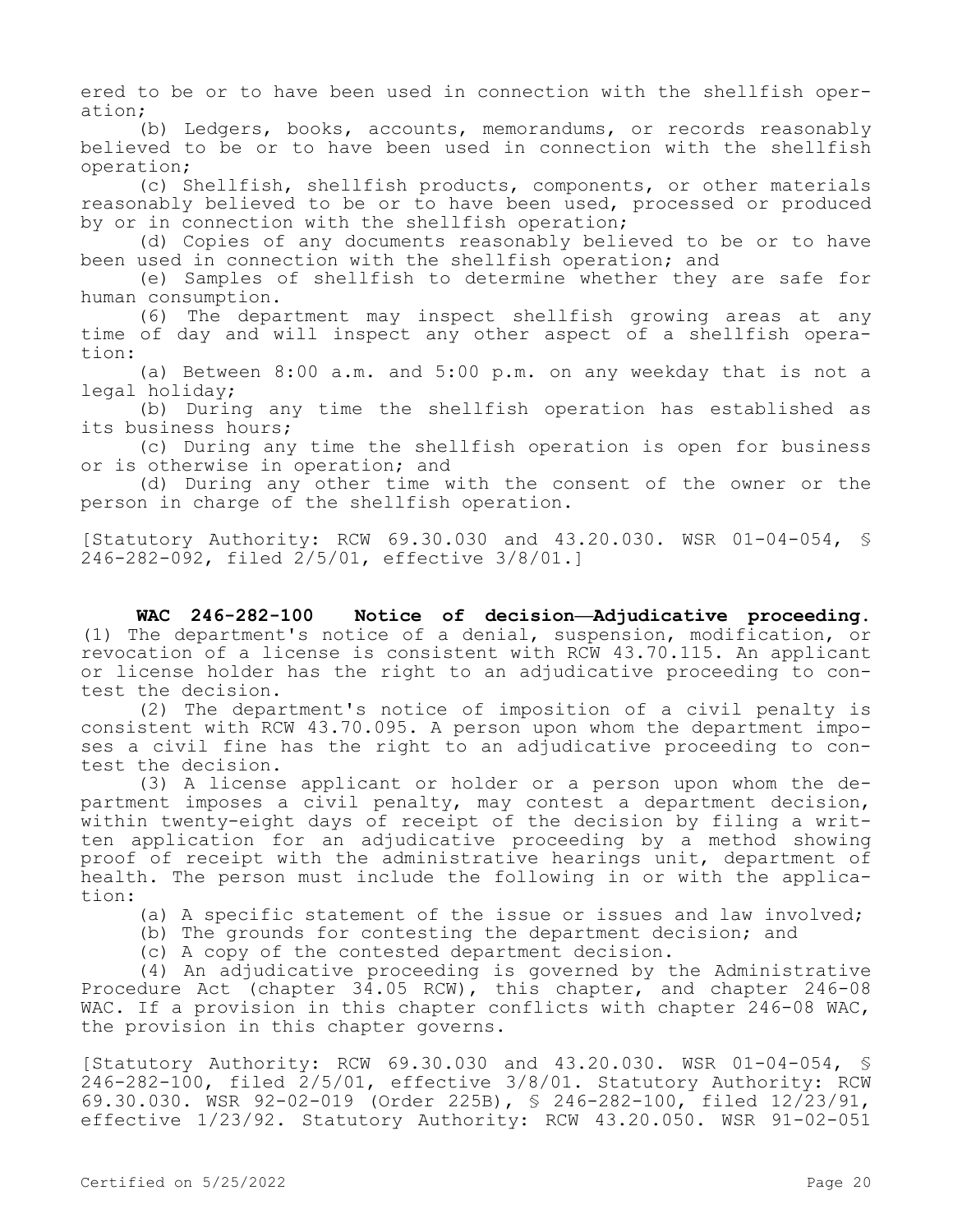(Order 124B), recodified as § 246-282-100, filed 12/27/90, effective 1/31/91. Statutory Authority: Chapter 34.05 RCW and RCW 69.30.030. WSR 90-06-049 (Order 040), § 248-58-085, filed 3/2/90, effective 3/2/90.]

**WAC 246-282-102 Denial, revocation, suspension of license, certificate, or permit—Civil penalties.** (1) The department may deny, revoke, or suspend a shellfish operation license, harvest site certificate, or permit and may assess a civil penalty if a person:

(a) Fails to comply with any of the provisions of chapter 69.30 RCW, these rules, and the NSSP Model Ordinance;

(b) Refuses an inspection by the department;

(c) Harvests shellfish from any harvest site for which the secretary has not issued a harvest site certificate to the person;

(d) Knowingly obtains shellfish from a person who is not in compliance with any requirements of chapter 69.30 RCW, this chapter, or the NSSP Model Ordinance;

(e) Makes false statements or misrepresentations to the department during any investigation, inspection, or application for a shellfish operation license or any permit required by these rules;

(f) Makes false statements or misrepresentations to the department during any investigation, inspection, or application for a shellfish harvest site certificate;

(g) Fails to cooperate with the department or the department of fish and wildlife during an investigation;

(h) Aids another person in violating any requirement of chapter 69.30 RCW, these rules, or the NSSP Model Ordinance;

(i) Provides the department with false or fraudulent records of the shellfish operation;

(j) Transfers or reassigns a shellfish operation license to another person without the written approval of the department; or

(k) Fails to comply with the terms of a conditional area management plan, shellfish operation license, harvest site certificate, or any permit required by this chapter.

(2) Violations of chapter 69.30 RCW, these rules, or the NSSP Model Ordinance committed by a person in charge, employee, or agent of a person issued a shellfish operation license may be treated by the department as a violation committed by the licensee.

[Statutory Authority: RCW 69.30.030 and 43.20.030. WSR 01-04-054, § 246-282-102, filed 2/5/01, effective 3/8/01.]

**WAC 246-282-104 Penalty assignment—Calculation of penalty and proportionate adjustment—Aggravating and mitigating factors.** (1) The department calculates an appropriate penalty based on the following factors:

(a) The level of threat to public health;

(b) The number of previous violations attributed to the violator; and

(c) The presence of aggravating or mitigating factors.

(2) The department determines administrative penalties from the range in the following penalty schedule. The standard penalty is assessed unless a proportionate adjustment is warranted and/or there are aggravating or mitigating factors present.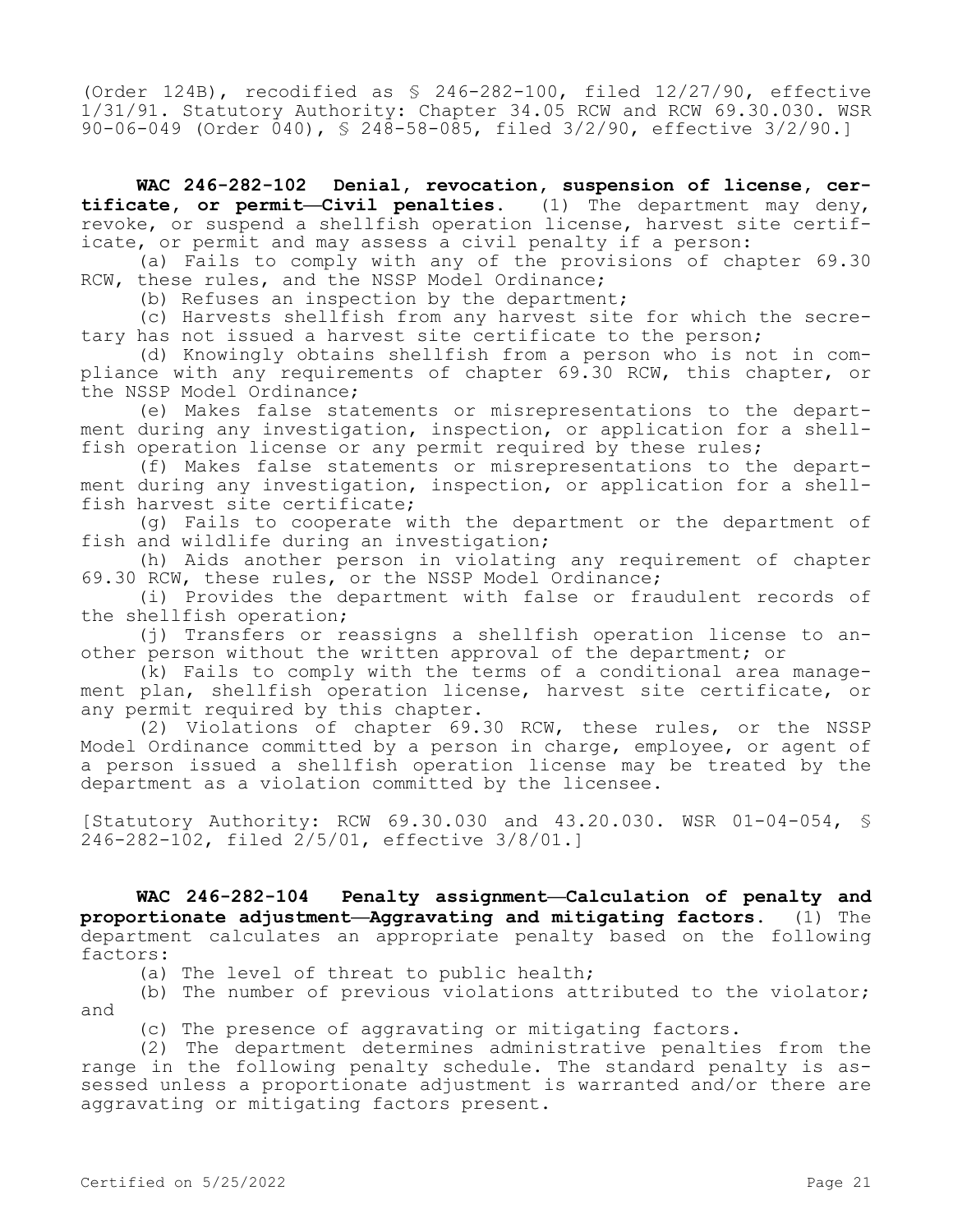|                                                          |                                     | <b>PUBLIC HEALTH THREAT</b>             |                                                        |                                                |
|----------------------------------------------------------|-------------------------------------|-----------------------------------------|--------------------------------------------------------|------------------------------------------------|
| <b>NUMBER OF</b><br><b>PREVIOUS</b><br><b>VIOLATIONS</b> | <b>ADJUSTMENT</b><br><b>FACTORS</b> | LOW<br>License Action/<br>Civil Penalty | <b>INTERMEDIATE</b><br>License Action<br>Civil Penalty | <b>HIGH</b><br>License Action<br>Civil Penalty |
| $\theta$                                                 | Mitigated                           | $0$ Months/ $$150$                      | 0 Months/\$300                                         | 3 Months/\$350                                 |
|                                                          | Standard                            | $0$ Months/\$200                        | 1 Month/\$350                                          | $6$ Months/\$400                               |
|                                                          | Aggravated                          | 1 Month/\$250                           | 3 Months/\$400                                         | 9 Months/\$450                                 |
|                                                          | Mitigated                           | $0$ Months/\$200                        | 1 Month/\$350                                          | 6 Months/\$400                                 |
|                                                          | Standard                            | $0$ Months/\$250                        | 3 Months/\$400                                         | 9 Months/\$450                                 |
|                                                          | Aggravated                          | 3 Months/\$300                          | $6$ Months/\$450                                       | 12 Months/\$500                                |
| 2                                                        | Mitigated                           | $0$ Months/\$250                        | 3 Months/\$400                                         | 12 Months/\$500                                |
|                                                          | Standard                            | 3 Months/\$300                          | $6$ Months/\$450                                       | 18 Months/\$500                                |
|                                                          | Aggravated                          | $6$ Months/\$350                        | 9 Months/\$500                                         | 24 Months/\$500                                |
| 3 or More                                                | Mitigated                           | 3 Months/\$300                          | $6$ Months/\$450                                       | 18 Months/\$500                                |
|                                                          | Standard                            | $6$ Months/\$350                        | 9 Months/\$500                                         | 24 Months/\$500                                |
|                                                          | Aggravated                          | 9 Months/\$400                          | 12 Months/\$500                                        | 36 Months/\$500                                |

**Penalty Schedule**

(3) The department reserves the right to proportionately increase the civil penalty and decrease the license action under certain circumstances. These circumstances include situations where license actions as a deterrent are ineffective and include, but are not limited to, violations by persons who are not licensed.

(4) The department reserves the right to proportionately decrease the civil penalty and increase the license action when circumstances in a particular case demonstrate the ineffectiveness of a civil penalty as a deterrent.

(5)(a) When assessing a civil penalty or license action, the department considers any previous violation(s) for the following period of time, depending on the severity of the previous violation(s):

(i) Three years for low public health threat;

(ii) Five years for intermediate public health threat; or

(iii) No limit for high public health threat.

(b) The time period will begin on the date of adjudication or settlement of the previous violation(s), rather than the date on which the incident or conduct occurred.

(6) The department considers circumstances that increase the seriousness of a violation, including, but not limited to, the following aggravating factors:

(a) The extent to which the violation is part of a pattern of the same or substantially similar conduct;

(b) The extent to which previous education, technical assistance, or notice of correction has been provided for the same or substantially similar conduct; and

(c) The extent to which the violation caused serious and actual injury or death to a person or persons.

(7) If the department determines that one or more aggravating factors are present, then the department may assess the aggravated penalty or may increase the penalty to a level greater than listed in the penalty schedule, including, but not limited to, revocation of the license.

(8) The department will consider circumstances that decrease the seriousness of a violation, including, but not limited to, the following mitigating factors: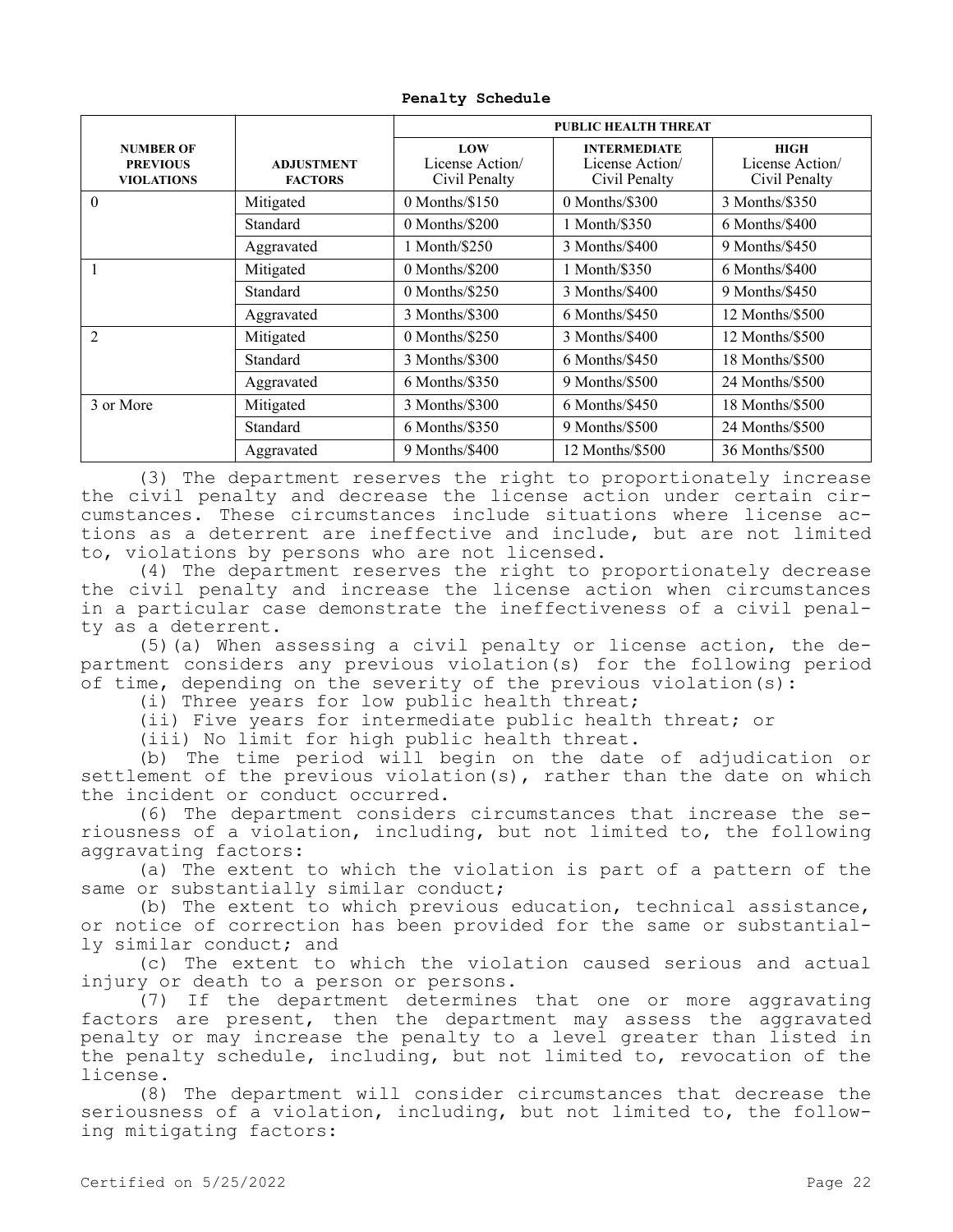(a) Voluntary disclosure of the violation;

(b) Complete cooperation and voluntary disclosure during the investigation of the violation; and

(c) Voluntary taking of remedial measures that will result in increased public health protection and that will result in a decreased likelihood that the violation will be repeated and that other violations will occur.

(9) If the department determines that one or more mitigating factors are present, then the department may assess the mitigated penalty or may decrease the penalty to a level less than listed in the penalty schedule.

(10) The maximum civil penalty that may be imposed by the department is five hundred dollars per day for each violation.

(11) The department considers each violation to be a separate and distinct event. Each day a violation is continued is a separate and distinct violation. When a person has committed multiple violations, the violations are cumulative for purposes of calculating the appropriate penalty. Penalties are added together, rather than served concurrently.

(12) Nothing in this section prevents the department from responding to a violation by:

(a) Declining to pursue an administrative penalty;

(b) Issuing a notice of correction instead of pursuing an administrative penalty; or

(c) Negotiating settlement of a case on such terms and for such reason as the department deems appropriate. Violations covered by a prior settlement agreement may be used for the purpose of determining the appropriate penalty for the current alleged violation(s), unless prohibited by the prior settlement agreement.

[Statutory Authority: RCW 69.30.030 and 43.20.030. WSR 01-04-054, § 246-282-104, filed 2/5/01, effective 3/8/01.]

**WAC 246-282-110 Administrative provisions.** (1) If the department finds during an inspection that any owner or person working on behalf of a shellfish operation fails to comply with any requirements of chapter 69.30 RCW, this chapter, or the NSSP Model Ordinance, then the department may issue a written statement of deficiencies or notice of correction to the owner, person in charge, or other employee of the operation who is present.

(a) The statement of deficiencies or notice of correction specifies the manner in which the operation fails to comply with chapter 69.30 RCW and these rules. It specifies a reasonable period of time for the owner or person in charge to correct the violation(s).

(b) In the event the owner or person in charge fails to correct the violation(s) specified in the statement of deficiencies, the department may revoke the license and certificate of compliance for that shellfish operation or may initiate any other enforcement proceeding authorized by law.

(2) Any authorized representative of the department, fish and wildlife patrol officer or ex officio patrol officer may, without previously providing a statement of deficiencies, immediately seize shellfish or issue written hold orders prohibiting the disposition or sale of shellfish whenever a commercial quantity of shellfish or any amount of shellfish for sale for human consumption is on the premises of, or in the possession of, any person who: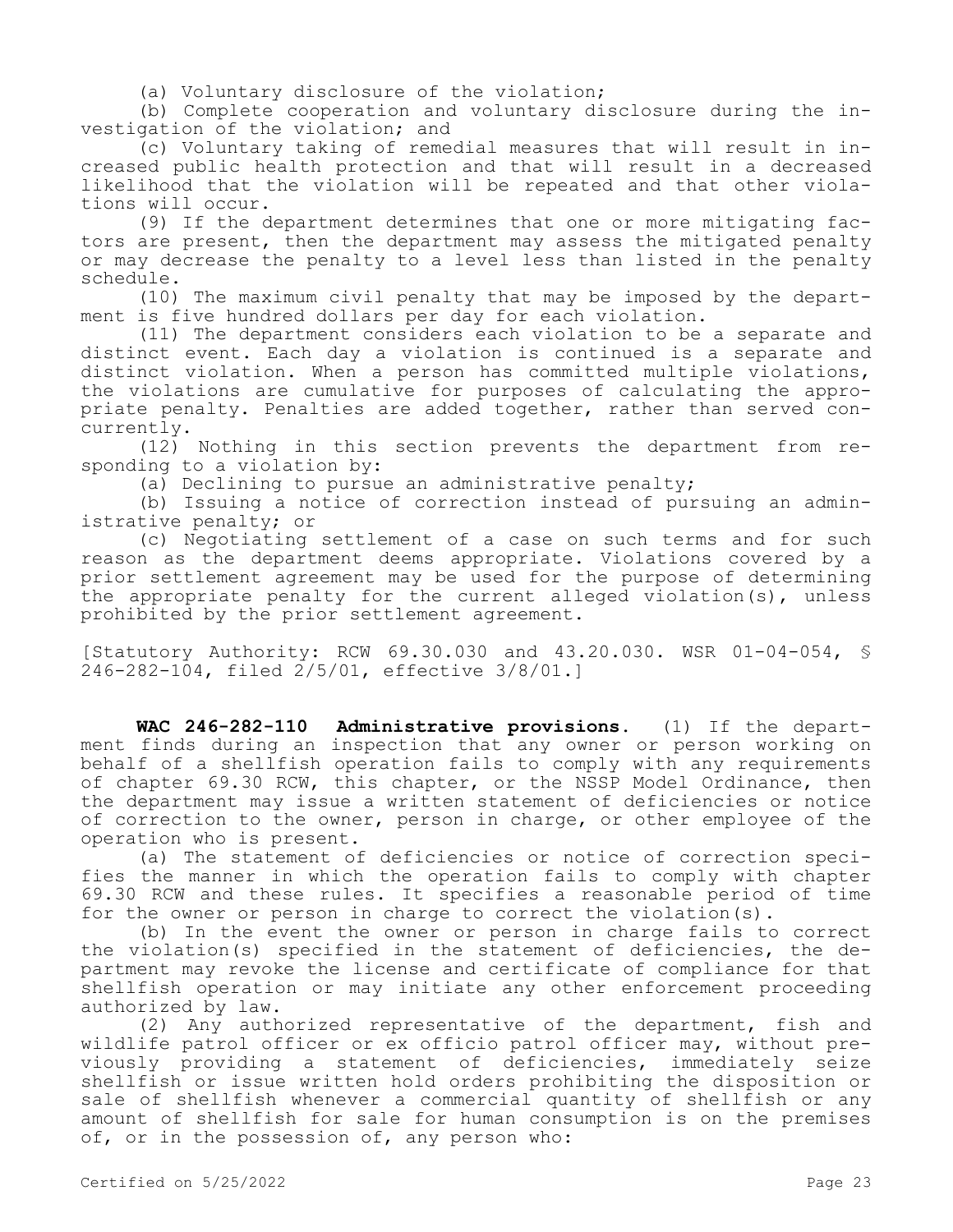(a) Fails to display an original or photocopy of a valid shellfish operation license;

(b) Is reasonably expected to have harvested the shellfish and fails to display an original or photocopy of a valid shellfish operation license and a valid harvest site certificate; or

(c) Fails to maintain each container of shellfish properly tagged or labeled as required by chapter 69.30 RCW, these rules, and the NSSP Model Ordinance.

(3) If the department determines during an inspection or investigation that there is reasonable cause to believe that shellfish is potentially unsafe for human consumption, then the department may issue a hold order prohibiting the disposition or sale of the shellfish pending further investigation by the department of the safety of the shellfish.

(a) The department must complete its further investigation within ten days.

(b) At the conclusion of the investigation, the department may release the shellfish for sale or issue a written abatement order regarding the shellfish.

(c) Any person in possession of shellfish for which the department has issued a hold order must store the shellfish in a suitable place prescribed by the department and prevent the shellfish from being offered for human consumption or other use until:

(i) The hold order is lifted by the department or by a court of competent jurisdiction; or

(ii) The person disposes of the shellfish in accordance with an abatement order issued by the department.

(4) Shellfish that the department seizes or places under a hold order and determines are unsafe for human consumption are subject to such abatement as the department considers appropriate. The department may require any one or more of the following measures be taken by a person in possession of shellfish that are the subject of an abatement order:

(a) Permanent prohibition on the disposition of the shellfish for human consumption;

(b) Immediate destruction of the shellfish by measures such as denaturing and placing in a sanitary landfill, witnessed by an authorized representative of the department who provides a record of destruction to the person; or

(c) Temporary prohibition on the disposition of the shellfish for human consumption pending relay to an approved growing area for a sufficient period of time to assure natural purification of the shellfish.

(5) The secretary may issue an abatement order to the owner or person in charge of a shellfish operation whenever the department, after conducting an appropriate investigation, determines that a shellfish operation, or person working on behalf of a shellfish operation, presents a potential risk for transmitting an infectious disease to consumers of shellfish.

(a) The secretary may require any or all of the following measures be taken by the owner or person in charge of a shellfish operation who is issued the abatement order:

(i) Immediate closure of the shellfish operation until, in the opinion of the secretary, no further danger of a disease outbreak exists;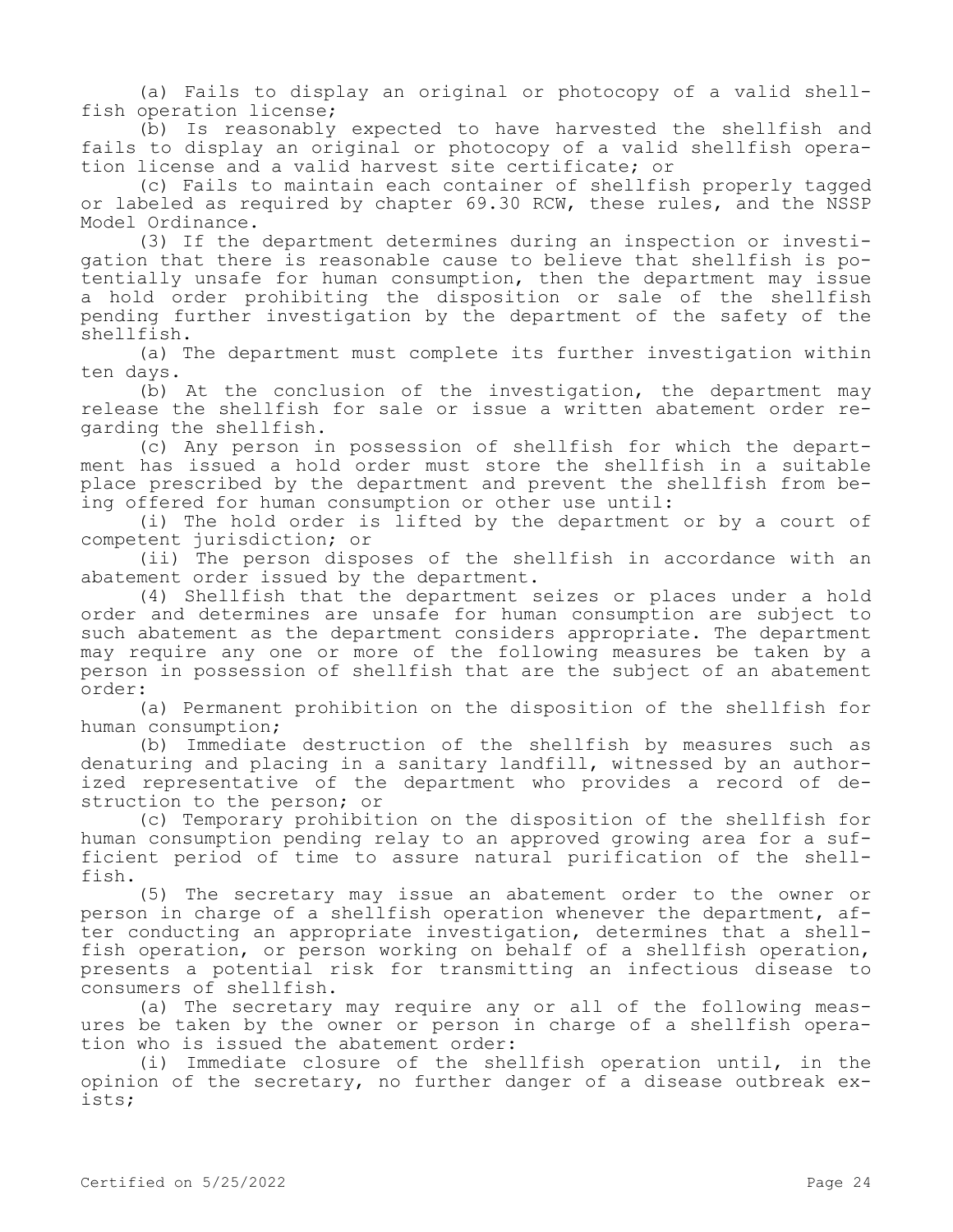(ii) Immediate exclusion of any person suspected to be infected with a disease agent transmissible through food from all activities with the shellfish operation; and

(iii) Restriction of the activities of any person who is suspected to be infected with a disease agent transmissible through food to some area of the shellfish operation where there would be no danger of the person transmitting disease agents to shellfish consumers.

(b) As an alternative to the abatement order described in this section, the secretary may require the owner, or any person working on behalf of the shellfish operation to submit to adequate medical and laboratory examinations, including examination of their bodily discharges as needed to determine if the person is infected with a microbial agent transmissible through food.

(6) No person may remove or alter a notice or tag constituting a hold order or abatement order placed on shellfish by the department.

(7) No person may relabel, repack, reprocess, alter, dispose of, destroy, or release shellfish or containers of shellfish for which the department has issued a hold order or abatement order without:

(a) Permission of the department; or

(b) An order by a court of competent jurisdiction.

(8) If the owner or person in charge of a shellfish operation fails to comply with a hold order or an abatement order issued according to this section, then the department may revoke the license of the shellfish operation or initiate other legal enforcement proceedings authorized by law.

[Statutory Authority: RCW 69.30.030 and 43.20.030. WSR 01-04-054, § 246-282-110, filed 2/5/01, effective 3/8/01. Statutory Authority: RCW 43.20.050. WSR 91-02-051 (Order 124B), recodified as § 246-282-110, filed 12/27/90, effective 1/31/91. Statutory Authority: RCW 69.30.030 and 43.20.050. WSR 85-21-048 (Order 296), § 248-58-090, filed 10/14/85. Statutory Authority: RCW 69.30.030. WSR 78-08-059 (Order 163), § 248-58-090, filed 7/24/78; Regulation 58.090, effective 3/11/60.]

**WAC 246-282-120 Penalty clause.** Any person found violating any of the provisions of these regulations or chapter 69.30 RCW is guilty of a gross misdemeanor, and upon conviction will be subject to:

(1) A fine; or

(2) Imprisonment in the county jail of the county in which the offense was committed; or

(3) Both fine and imprisonment.

[Statutory Authority: RCW 69.30.030 and 43.20.030. WSR 01-04-054, § 246-282-120, filed 2/5/01, effective 3/8/01. Statutory Authority: RCW 43.20.050. WSR 91-02-051 (Order 124B), recodified as § 246-282-120, filed 12/27/90, effective 1/31/91. Statutory Authority: RCW 69.30.030 and 43.20.050. WSR 85-21-048 (Order 296), § 248-58-500, filed 10/14/85. Statutory Authority: RCW 69.30.030. WSR 78-08-059 (Order 163), § 248-58-500, filed 7/24/78.]

**WAC 246-282-130 Separability clause.** Should any section, paragraph, clause or phrase of these rules and regulations be declared unconstitutional or invalid for any reason, the remainder of these rules and regulations are not affected.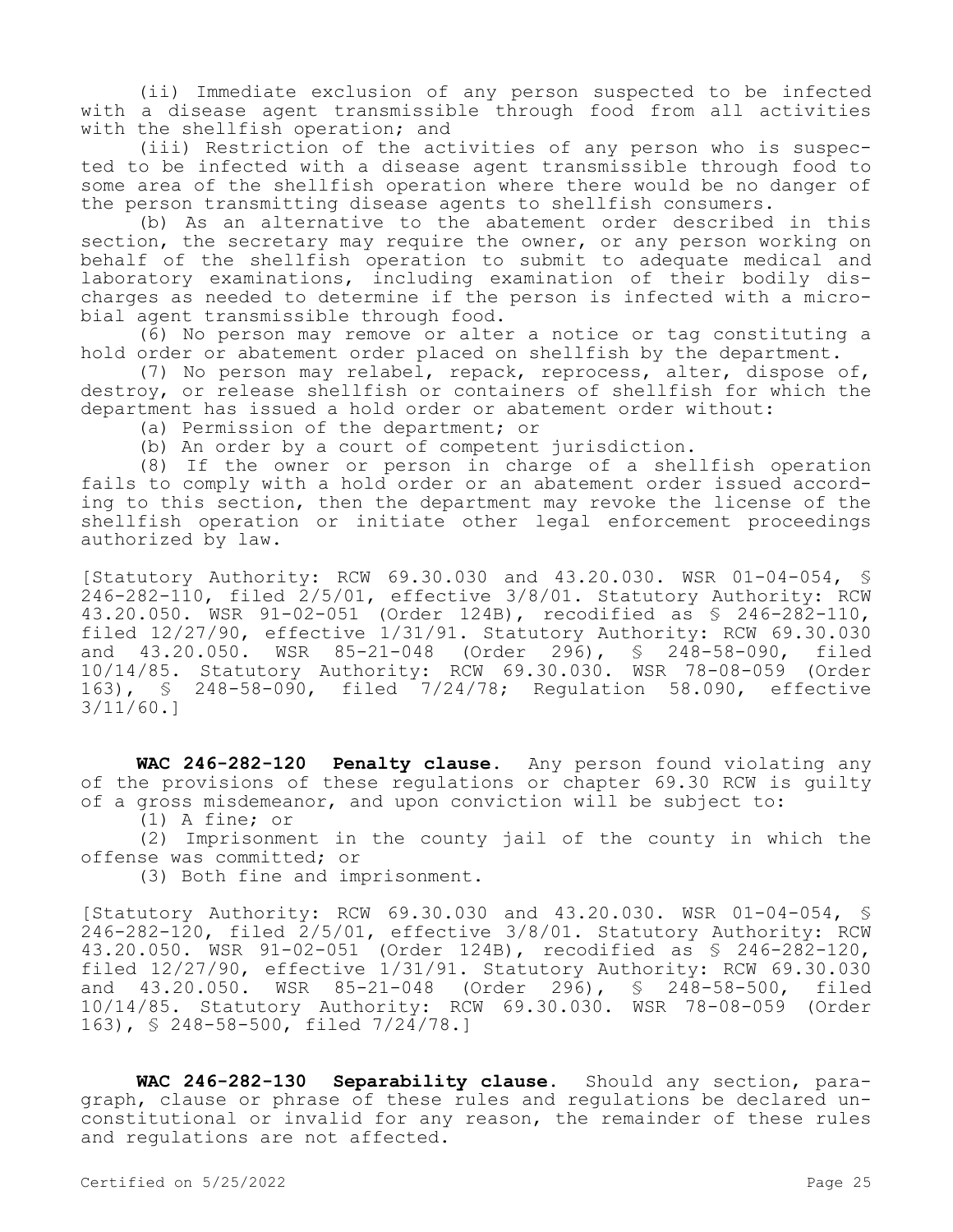[Statutory Authority: RCW 69.30.030 and 43.20.030. WSR 01-04-054, § 246-282-130, filed 2/5/01, effective 3/8/01. Statutory Authority: RCW 43.20.050. WSR 91-02-051 (Order 124B), recodified as § 246-282-130, filed 12/27/90, effective 1/31/91. Statutory Authority: RCW 69.30.030. WSR 78-08-059 (Order 163), § 248-58-900, filed 7/24/78.]

**WAC 246-282-990 Fees.** (1) Annual shellfish operation license fees are:

| <b>Type of Operation</b>                     | <b>Annual Fee</b> |
|----------------------------------------------|-------------------|
| Harvester                                    | \$263             |
| Shellstock Shipper                           |                   |
| $0 - 49$ Acres                               | \$297             |
| 50 or greater Acres                          | \$476             |
| Scallop Shellstock Shipper                   | \$297             |
| Shucker-Packer                               |                   |
| Plants with floor space $\leq 2000$ sq. ft.  | \$542             |
| Plants with floor space 2000 sq. ft. to 5000 |                   |
| sq. ft.                                      | \$656             |
| Plants with floor space $>$ 5000 sq. ft.     | \$1,210           |

(2) The fee for each export certificate is \$55.00.

(3) Annual biotoxin testing fees for companies harvesting species other than geoduck intertidally (between the extremes of high and low tide) are as follows:

| <b>Type of Operation</b>              | Number of<br><b>Harvest Sites</b> | Fee     |
|---------------------------------------|-----------------------------------|---------|
| Harvester                             | $\leq$ 2                          | \$353   |
| Harvester                             | 3 or more                         | \$535   |
| Shellstock Shipper                    |                                   | \$198   |
| Wholesale                             |                                   |         |
| Company                               |                                   |         |
| Shellstock Shipper                    | $\leq$ 2                          | \$393   |
| $0 - 49$ acres                        |                                   |         |
| Shellstock Shipper                    | 3 or more                         | \$610   |
| $0 - 49$ acres                        |                                   |         |
| Shellstock Shipper                    | N/A                               | \$961   |
| 50 or greater acres                   |                                   |         |
| Shucker-Packer                        | $\leq$ 2                          | \$752   |
| (plants $\leq 2000$ ft <sup>2</sup> ) |                                   |         |
| Shucker-Packer                        | 3 or more                         | \$1,076 |
| (plants $\leq 2000 \text{ ft}^2$ )    |                                   |         |
| Shucker-Packer                        | $\leq$ 2                          | \$882   |
| (plants 2000 - 5000 ft <sup>2</sup> ) |                                   |         |
| Shucker-Packer                        | 3 or more                         | \$1,297 |
| (plants 2000 - 5000 ft <sup>2</sup> ) |                                   |         |
| Shucker-Packer                        | N/A                               | \$2,412 |
| (plants $> 5000$ ft <sup>2</sup> )    |                                   |         |

**Fee Category**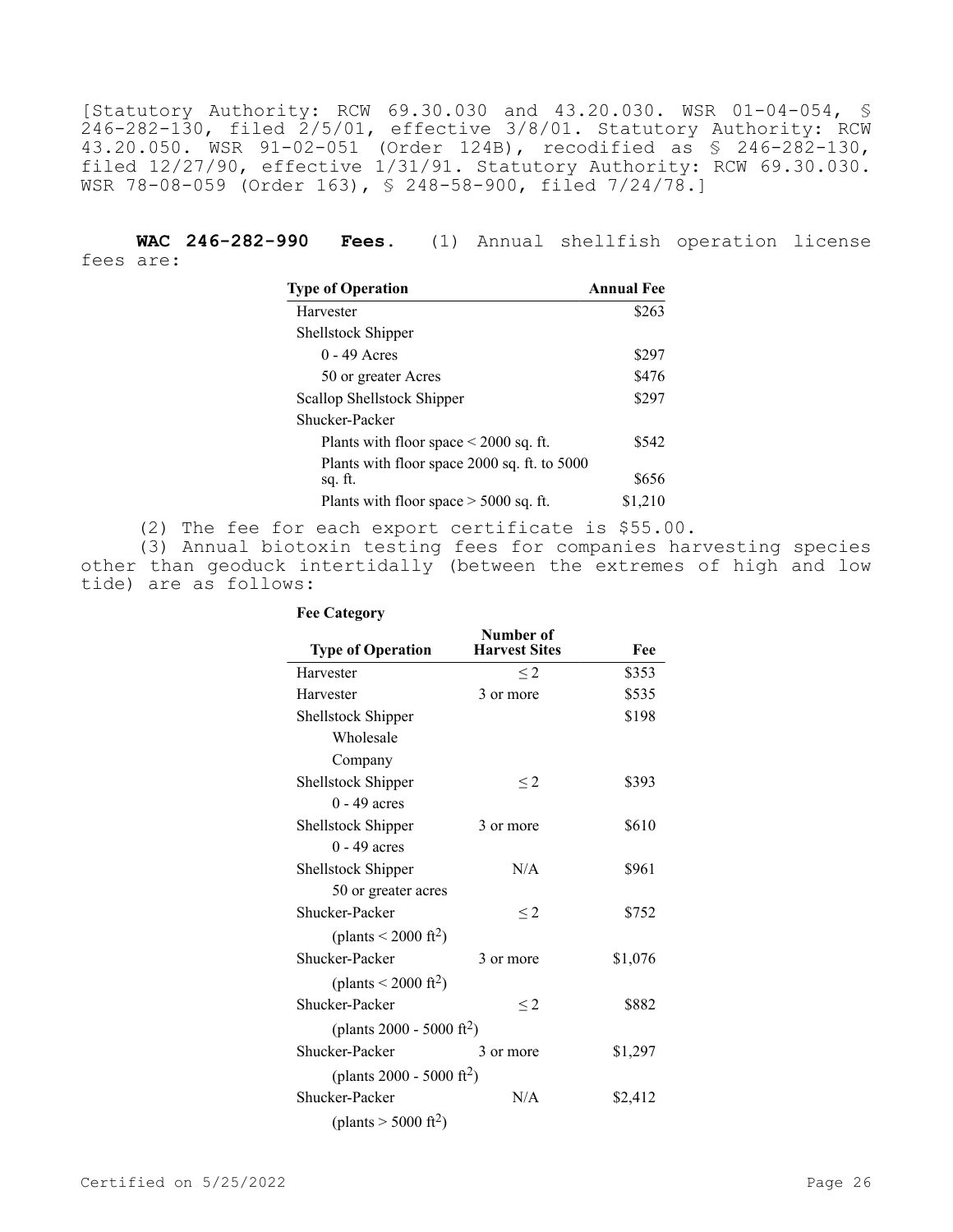(a) The number of harvest sites will be the total number of harvest sites on the licensed company's harvest site certificate:

(i) At the time of first licensure; or

(ii) January 1st of each year for companies licensed as harvesters; or

(iii) July 1st of each year for companies licensed as shellstock shippers and shucker packers.

(b) Two or more contiguous parcels with a total acreage of one acre or less is considered one harvest site.

(4) Annual PSP testing fees for companies harvesting geoduck are as follows:

| <b>Harvester</b>                     | Cert#      | Fee      |
|--------------------------------------|------------|----------|
| Department of Natural<br>Resources   | NA         | \$15,037 |
| Jamestown S'Klallam<br>Tribe         | WA-0588-SS | \$5,618  |
| Lower Elwha Klallam<br>Tribe         | WA-0587-HA | \$2,644  |
| Lummi Indian Business<br>Council     | WA-0098-SS | \$496    |
| Port Gamble S'Klallam<br>Tribe       | WA-0859-HA | \$5,123  |
| Puyallup Tribe of Indians            | WA-1137-HA | \$4,957  |
| Seaproducts, Inc.                    | WA-1416-SS | \$661    |
| Skokomish Indian Tribe               | WA-0577-HA | \$165    |
| Suquamish Tribe                      | WA-0694-SS | \$5,618  |
| Swinomish Indian Tribal<br>Community | WA-1420-SS | \$661    |
| Taylor Shellfish<br>Company, Inc.    | WA-0046-SP | \$7,932  |
| The Tulalip Tribes                   | WA-0997-HA | \$9,088  |

(5) Fees must be paid in full to department of health before a commercial shellfish license is issued or renewed.

(6) Refunds for fees will be given only if the applicant withdraws a new or renewal license application prior to the effective date of the new or renewed license.

[Statutory Authority: RCW 43.70.250 and 69.30.050. WSR 22-10-050, § 246-282-990, filed 4/29/22, effective 5/29/22; WSR 21-11-080, § 246-282-990, filed 5/18/21, effective 6/18/21; WSR 20-22-001, § 246-282-990, filed 10/21/20, effective 11/21/20; WSR 19-10-026, § 246-282-990, filed 4/23/19, effective 5/24/19; WSR 18-09-067, § 246-282-990, filed 4/16/18, effective 5/17/18; WSR 17-06-062, § 246-282-990, filed 2/28/17, effective 3/31/17. Statutory Authority: RCW 43.70.250 and 60.30.005. WSR 16-07-094, § 246-282-990, filed 3/18/16, effective 4/18/16. Statutory Authority: RCW 43.70.250 and 77.32.555. WSR 16-01-041, § 246-282-990, filed 12/9/15, effective 1/9/16. Statutory Authority: RCW 43.70.250. WSR 15-11-053, § 246-282-990, filed 5/15/15, effective 6/15/15; WSR 14-12-082, § 246-282-990, filed 6/3/14, effective 7/4/14; WSR 13-11-038, § 246-282-990, filed 5/10/13, effective 6/10/13; WSR 12-14-073, § 246-282-990, filed 7/2/12, effective 8/2/12. Statutory Authority: RCW 69.30.030 and 43.20.030. WSR 11-19-011, § 246-282-990, filed 9/7/11, effective 10/8/11. Statutory Authority: RCW 43.70.250. WSR 10-19-034, § 246-282-990, filed 9/9/10, effective 10/10/10; WSR 09-19-067, §